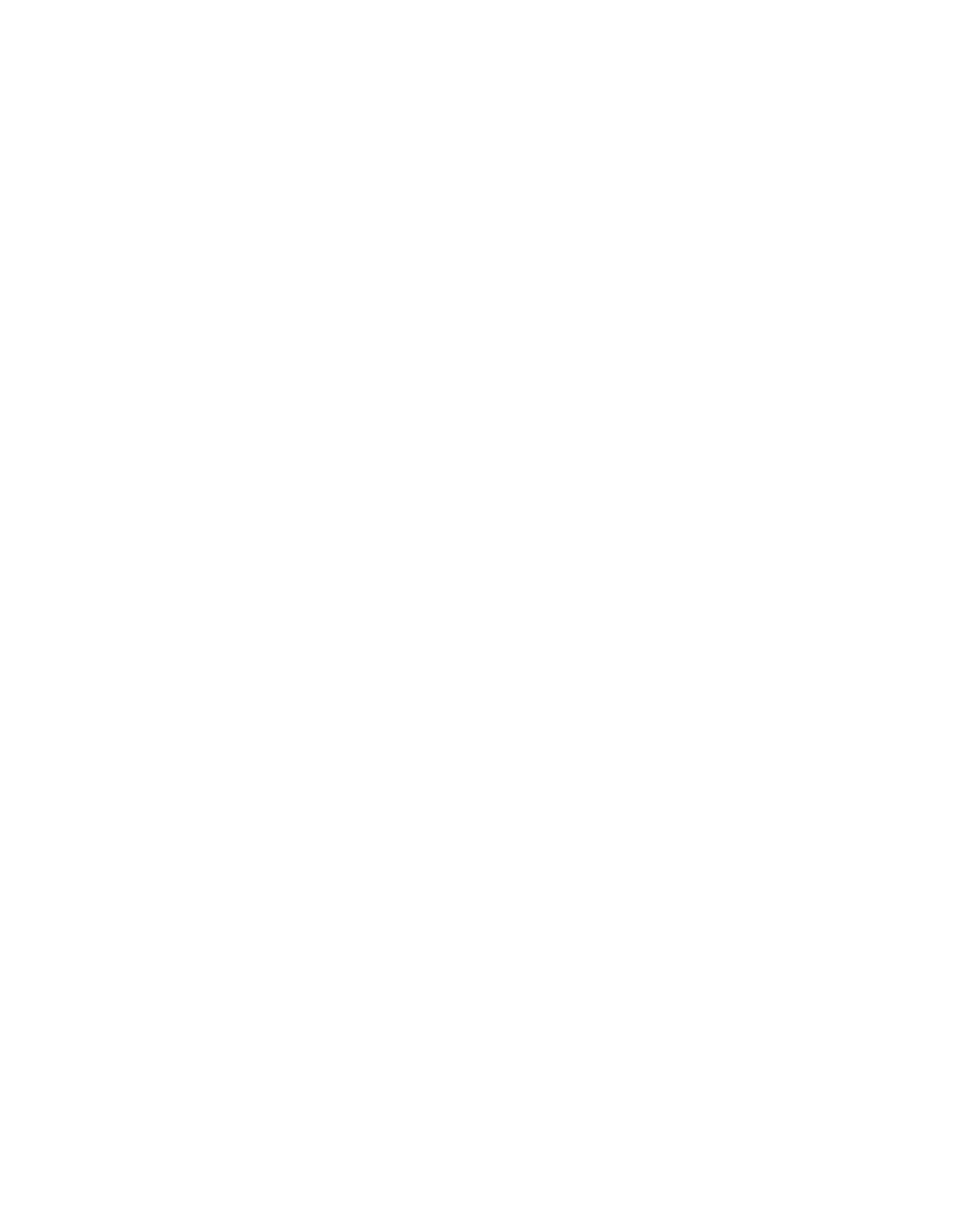## **SECTION 16010 GENERAL ELECTRICAL REQUIREMENTS**

#### <span id="page-2-0"></span>**PART 1 - GENERAL**

#### <span id="page-2-1"></span>**1.01 DESCRIPTION**

Contractor shall provide all the materials and equipment, and perform all work necessary for the complete execution of the electrical work as indicated on the Drawings, as specified herein, and as specified in other Specification Sections. Miscellaneous appurtenances are not necessarily specified or indicated on the Drawings. Contractor shall provide all labor and materials not specifically indicated on the Drawings or specified in these Specifications, yet required to ensure proper and complete operation of all systems.

This Section summarizes the general requirements for electrical work, and forms a part of all other Sections of these Specifications, unless otherwise specified.

#### <span id="page-2-2"></span>**1.02 QUALITY ASSURANCE**

- A. General
	- 1. It is the intent of these Specifications and the Drawings, to secure highest quality in all equipment and materials, and to require first-class workmanship, in order to facilitate trouble free operation and minimum maintenance of the electrical system.
	- 2. All work, including installation, connection, calibration, testing and adjustment, shall be performed by qualified, experienced personnel who are technically skilled in their trades, are thoroughly instructed, and are competently supervised by a certified electrician in the state of California. The resulting complete installation shall reflect professional quality work, employing industrial standards and methods. Any and all defective material or inferior workmanship shall be corrected immediately to the satisfaction of the District and at no additional cost to the District.
	- 3. All equipment and materials shall be new, listed by UL and bearing the UL label, unless exception to this requirement is inherent to an individual item specified herein, or exception is otherwise specified, or approved by the District.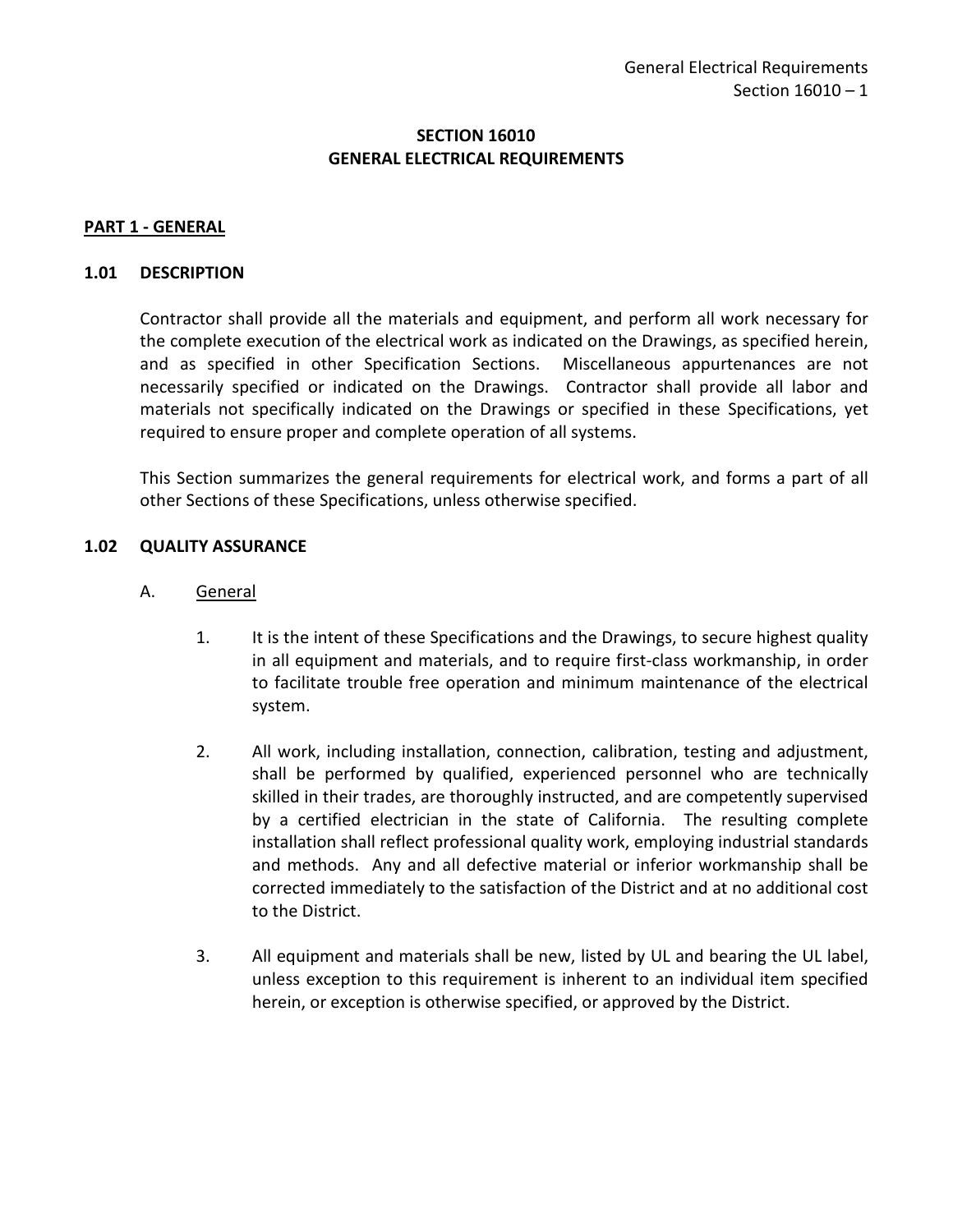- 4. Equipment and materials shall be the products of reputable, experienced manufacturers. Singular items in the project shall be the products of the same manufacturer. All equipment and materials shall be of industrial grade and heavy duty construction, shall be of sturdy design and manufacture, and shall be capable of long, reliable, trouble-free service.
- 5. Contractor shall furnish manufacturer's electrical equipment of the types and sizes specified which has successfully operated for not less than the past two years, except where specific types are named by manufacturer and catalog number or designation under other Sections of the Contract Documents.

## B. Environmental Sustainability

- 1. All electrical equipment and their enclosures shall be suitable for operation in the ambient conditions and area classification designations associated with the locations designated in the Contract Documents.
- 2. All electrical equipment shall be capable of operating successfully at full-rated load, without failure, when the ambient temperature of the air is 50°C. Unless specified otherwise or indicated otherwise on the Drawings, heating and cooling devices shall be provided in order to maintain all electrical equipment and instrumentation devices to within a range equal to 20 percent above the minimum and 20 percent below the maximum of the rated environmental operating ranges. All power wiring and temperature controls for these devices shall be provided by the Contactor.

# C. Factory Tests

Factory tests are required for all electrical equipment and assemblies applicable to the specific project. Perform factory tests in accordance with the requirements of the particular equipment specification sections and in accordance with the codes and standards specified as applicable to the equipment. Items to be factory tested shall include, but not be limited to:

- 1. Motor Control Centers
- 2. Electrical Service Switchboards and Distribution Switchboards
- 3. Variable Frequency Drives
- 4. Solid State Starters
- 5. Automatic Transfer Switches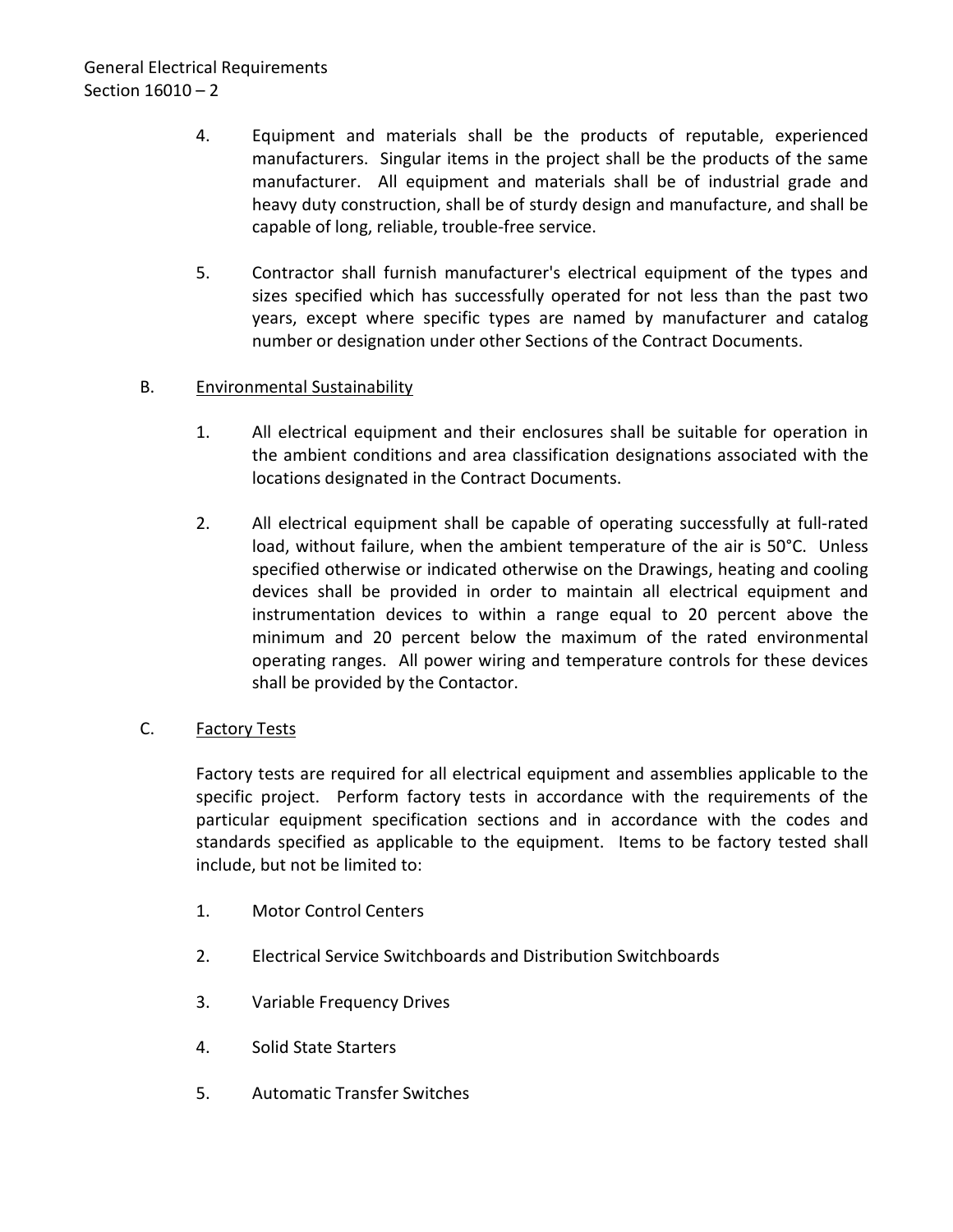- 6. Manual Transfer Switches
- 7. Induction Motors
- 8. Emergency Generators
- 9. Custom Control Panels
- 10. Programmable Logic Controllers
- 11. Instrumentation and Controls

### D. Codes and Standards

Provide electrical equipment and materials, including installation, conforming to the following codes and standards, as applicable. The equipment and materials shall bear labels to indicate manufacturing conformance to the specified standards, or equal.

- 1. American National Standards Institute (ANSI)
- 2. California Energy Commission (CEC), Title 24
- 3. Institute of Electrical and Electronic Engineers (IEEE)
- 4. National Electrical Manufacturers Association (NEMA)
- 5. Underwriters' Laboratories (UL)
- 6. Edison Testing Labs (ETL), Intertek Testing Services NA, Inc.
- 7. Factory Mutual (FM)
- 8. Insulated Power Cable Engineers Association (IPCEA)
- 9. American Society for Testing and Materials (ASTM)
- 10. NFPA 70 National Electrical Code (NEC)
- 11. National Fire Protection Association (NFPA) 820- Standard for Fire Protection in Wastewater Treatment and Collection Facilities
- 12. Occupational Safety and Health Regulations of Occupational Safety and Health Administration (OSHA)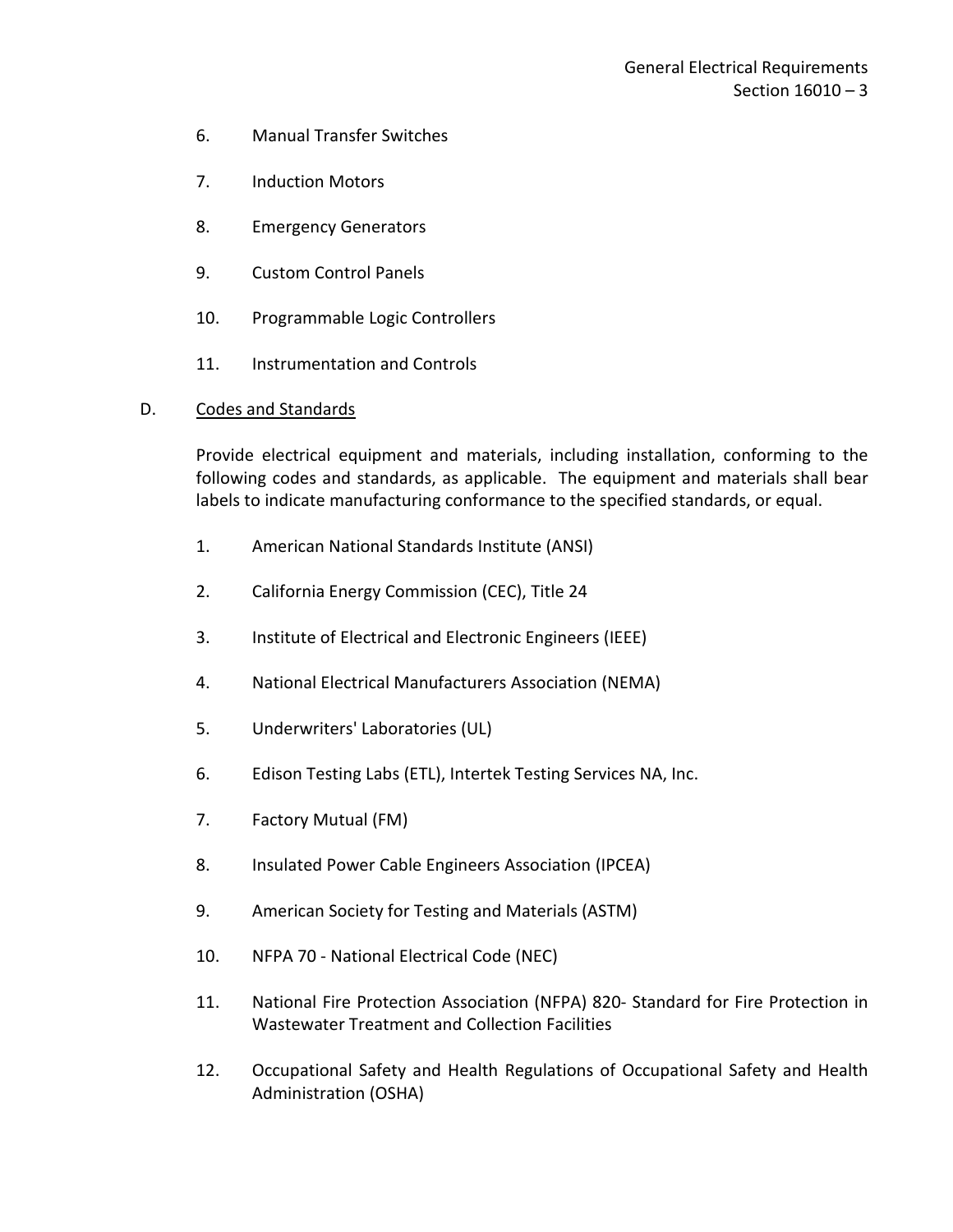- 13. City and State Electrical Codes. Applicable portions of local and state codes.
- 14. Serving Utility Company (service, metering and interconnection requirements)
- 15. South Coast Air Quality Management District (SCAQMD)
- 16. National Institute of Standards and Technology (NIST)
- 17. National Electric Testing Association (NETA)
- 18. National Electrical Safety Code (NESC)
- 19. Certified Ballast Manufacturers Standards
- 20. Illuminating Engineering Society Handbook Standards
- 21. Basic Electrical Regulations, Title 24, State Building Standards, California Administrative Code
- 22. Low Voltage Electrical Safety Orders, Title 8, Division of Industrial Safety, State of California

Underwriters' Laboratories Approval: All equipment furnished by the Contractor shall be listed by and shall bear the label of Underwriters' Laboratories, Incorporated (UL), or Edison Testing Labs (ETL), or of a Nationally Recognized Testing Laboratory (NRTL) acceptable to the District.

Where the Drawings or these Specifications call for equipment and workmanship to be of better quality of higher standard than required by the above codes, standards, rules, and regulation, then said Drawings and Specifications shall prevail. Nothing on the Drawings or in these Specifications shall be construed to permit work in violation of the above codes, standards, rules, and regulations and the Contractor shall be held responsible for any work which is not acceptable.

In case of conflict or disagreement between building codes, state law, local ordinances, industry standards, utility company regulations, Drawings and Specifications, or within the Contract Document itself, the most stringent condition shall govern. The Contractor shall promptly notify the District in writing of such differences.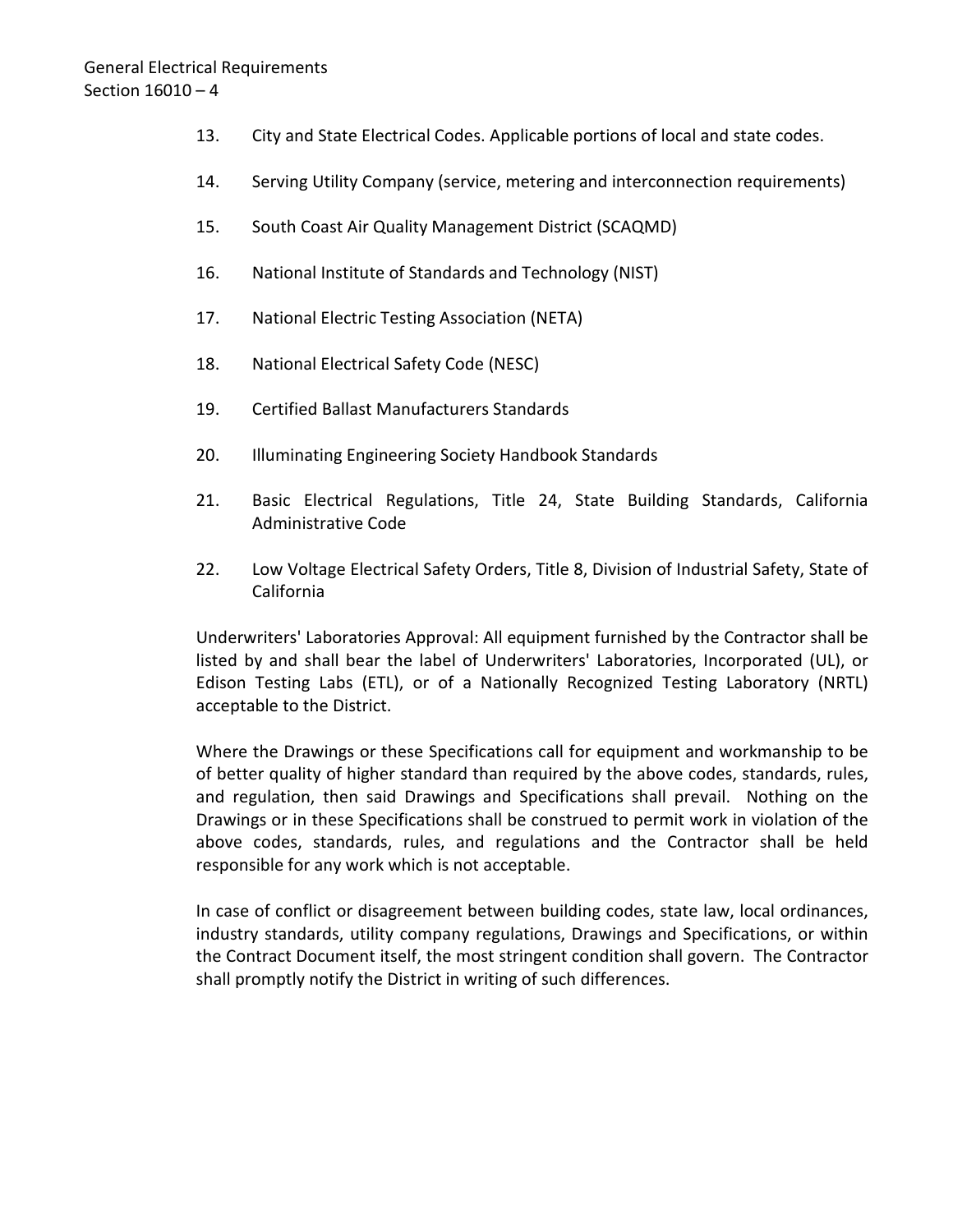### <span id="page-6-0"></span>**1.03 UTILITY COMPANY REQUIREMENTS**

- A. Unless specified otherwise, the District will make application for electric and telephone service (if applicable). The District will pay utility company connection fees for permanent service. Fees for temporary service during construction shall be paid by the Contractor.
- B. All work for electrical power shall be performed in accordance with the requirements of the respective serving utility companies.
- C. Immediately after the award of the contract, the Contractor shall notify the serving utilities that the project is under construction and provide them with all pertinent information, including the dates on which the services will be required.
- D. Shop drawings shall be submitted to the power utility company with the appropriate panel dimensions (top view and elevation view) and EUSERC (Electric Utilities Service Equipment Requirement Committee) No. for service entrance and metering sections (electrical service switchboard), unless indicated otherwise on the Drawings. The power utility company serving the District is Southern California Edison (SCE).
- E. Contractor shall coordinate details and timing of service switchboard installation with SCE, provide all required temporary service, and include all utility connection fees for temporary service in his bid proposal. In addition, all coordination and fees associated with obtaining from SCE the maximum available short circuit current at the secondary side of the service transformer shall be obtained by the Contractor.

The District will "Green Tag" the service when all SCE requirements and NEC grounding requirements are met. Contractor shall provide the services of an independent testing consultant for all testing required to Green Tag the service, as specified herein and in Section 16040.

- F. Where indicated on the Drawings, the Contractor shall construct new electrical services per SCE requirements, the SCE Service Plan, and in accordance with the Contract Documents. Contractor shall furnish and install all facilities as required by the SCE Service Plan and as indicated on the Drawings. Facilities may include conduits, intercept box, transformer pad, slab box, service switchboard, and associated appurtenances. SCE will furnish and install the service transformer and conductors from utility power location to transformer, and from transformer to service meter. Copies of the SCE Service Plan (if available) are attached in Special Conditions or in an Appendix to these Specifications.
- G. Contractor shall install telephone service entrance conduit, backboard, receptacles, grounding, and other telephone equipment indicated on the Drawings in accordance with the serving utility's requirements.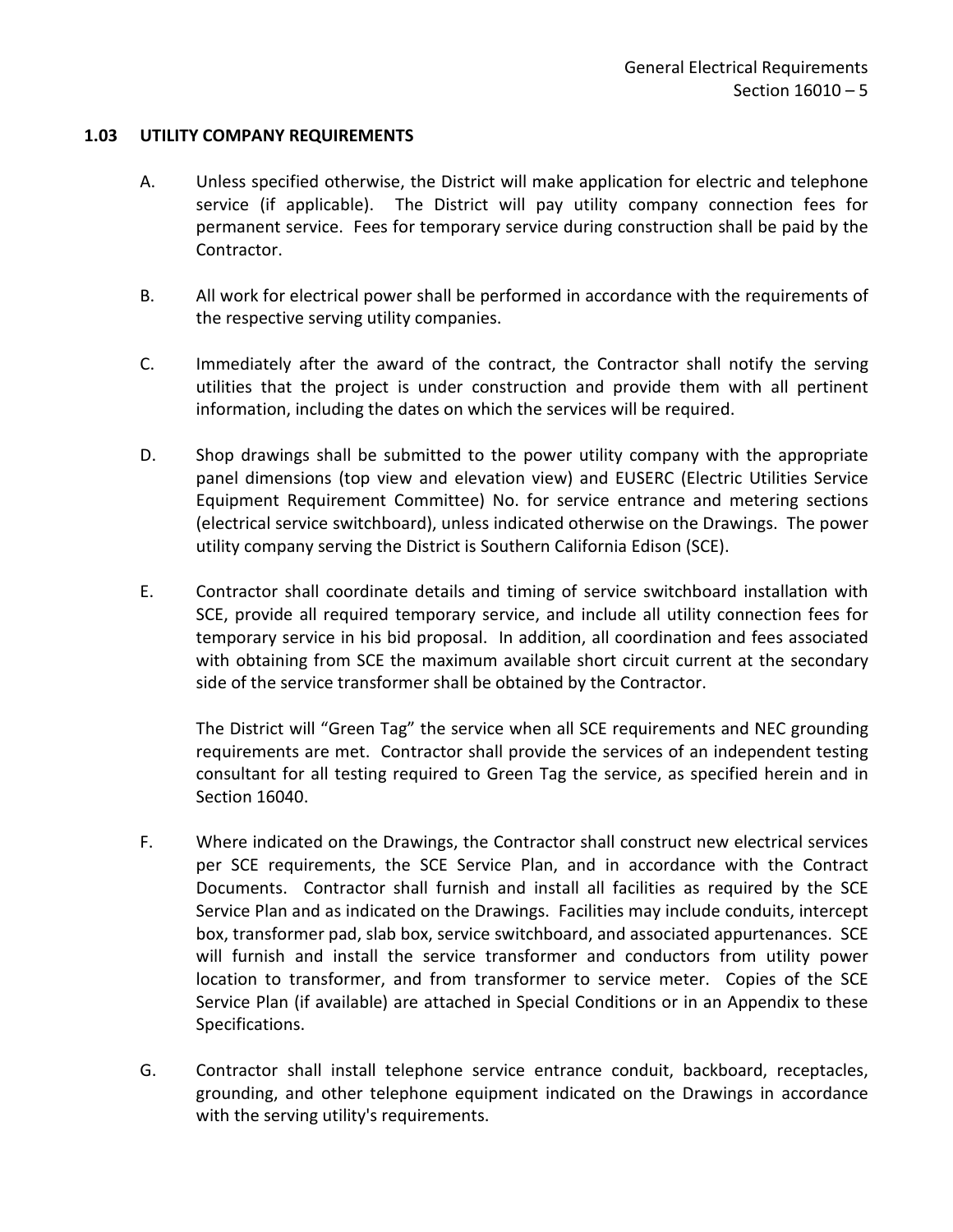### <span id="page-7-0"></span>**1.04 SUBMITTALS**

#### A. General

Contractor shall provide submittals (shop drawings) in accordance with the requirements of the District's General Conditions, and as specified herein and in other Sections of Division 16. Shop drawings shall be submitted for the following items:

- 1. All electrical equipment and materials including conduit, conductors, pull boxes, junction boxes, and appurtenances.
- 2. Switchboards, panelboards, motor control centers, variable frequency drives, terminal cabinets, transformers, and other major equipment or apparatus.
- 3. Control panels and other specially-fabricated or custom-made equipment.
- 4. Other items as may be specifically called for herein or per other Sections of the Specifications.
- B. Shop Drawings
	- 1. Submit a complete list of all materials, equipment, apparatus, and fixtures; including manufacturer's product literature and data; clearly indicating which equipment, materials, accessories, etc. the Contractor proposes to use. The list shall include sizes, names of manufacturers, catalog numbers, and such other information required to identify the items.
	- 2. Contractor shall submit detailed dimensioned shop drawings of all designated equipment for District's review before fabrication. Drawings submitted for review shall include front views, top and bottom views, internal elevation views, sections, and anchoring details. Separate drawings shall be submitted for control and wiring diagrams. Wiring diagrams shall be provided for all electrical equipment furnished, except lighting. Shop drawings shall be checked by the Contractor before submittal for review by the District, and the Contractor shall certify that the submittals are in accordance with the Drawings and Specifications. Should an error be found in a shop drawing during installation of equipment, the correction, including any field changes found necessary, shall be noted on the drawings, and the as-built drawings shall be provided with the final equipment operation and maintenance manuals.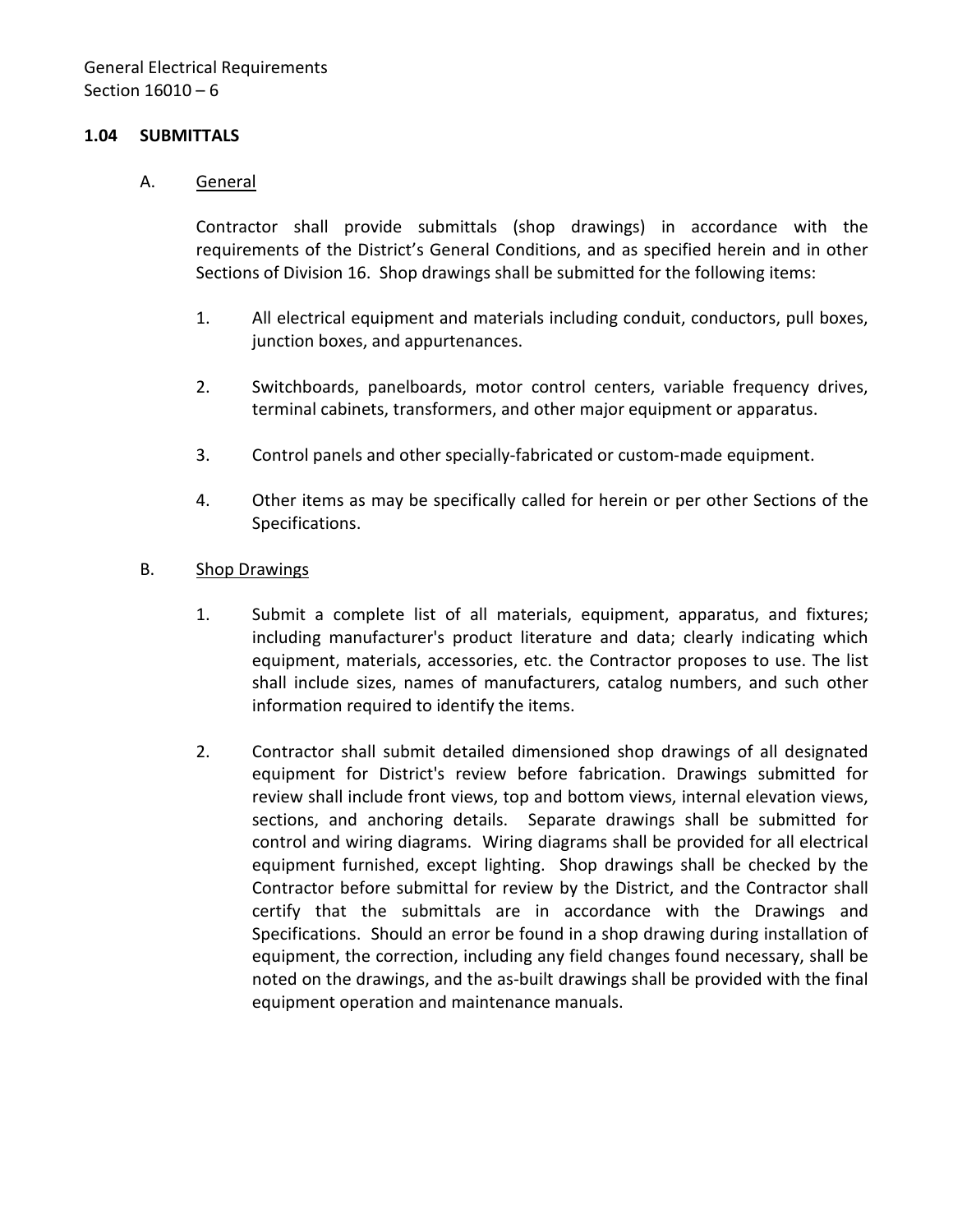- 3. Manufacturer catalog literature, bulletins, brochures or the like shall be submitted for all materials and equipment. This data shall be submitted together with a clear indication (arrows) of the specific item or items, or class of items proposed, in order to establish written record of the Contractor's intent. A list of items indicating "as specified" will not suffice. A manufacturer's name alone will not suffice. Each sheet of descriptive literature submitted shall be clearly marked by the Contractor to identify the material or equipment as follows:
	- a. Lamp fixture descriptive sheets shall show the fixture schedule type for which the sheet applies.
	- b. Equipment and materials descriptive literature and drawings shall indicate the Specification Section and Subsection for which the equipment and/or materials applies.
	- c. Sheets or drawings showing more than the particular item under consideration shall have crossed out all but the pertinent description of the item for which review is requested.
	- d. Equipment and materials descriptive literature not readily crossreferenced with the Drawings or Specifications shall be identified by a suitable notation.
	- e. Schematic, wiring, and connection diagrams for all electrical equipment shall be submitted for review. A manufacturer's standard connection diagram or schematic showing more than one scheme of connection will not be accepted, unless it is clearly marked to show the intended connections. Connection diagrams shall indicate field installed equipment with the specified drawing device number or name as illustrated on the Construction Drawings and submitted shop drawings.
- 4. Submit data for earthquake (seismic) design and restraint with the shop drawing submittals for all switchboards, panelboards, motor control centers, variable frequency drives, and control panels. Anchorage data and details shall be provided for same. Calculations and details shall be stamped by a California registered "Civil" or "Structural Engineer." Refer to Special Conditions and Section 11005 for special seismic design requirements.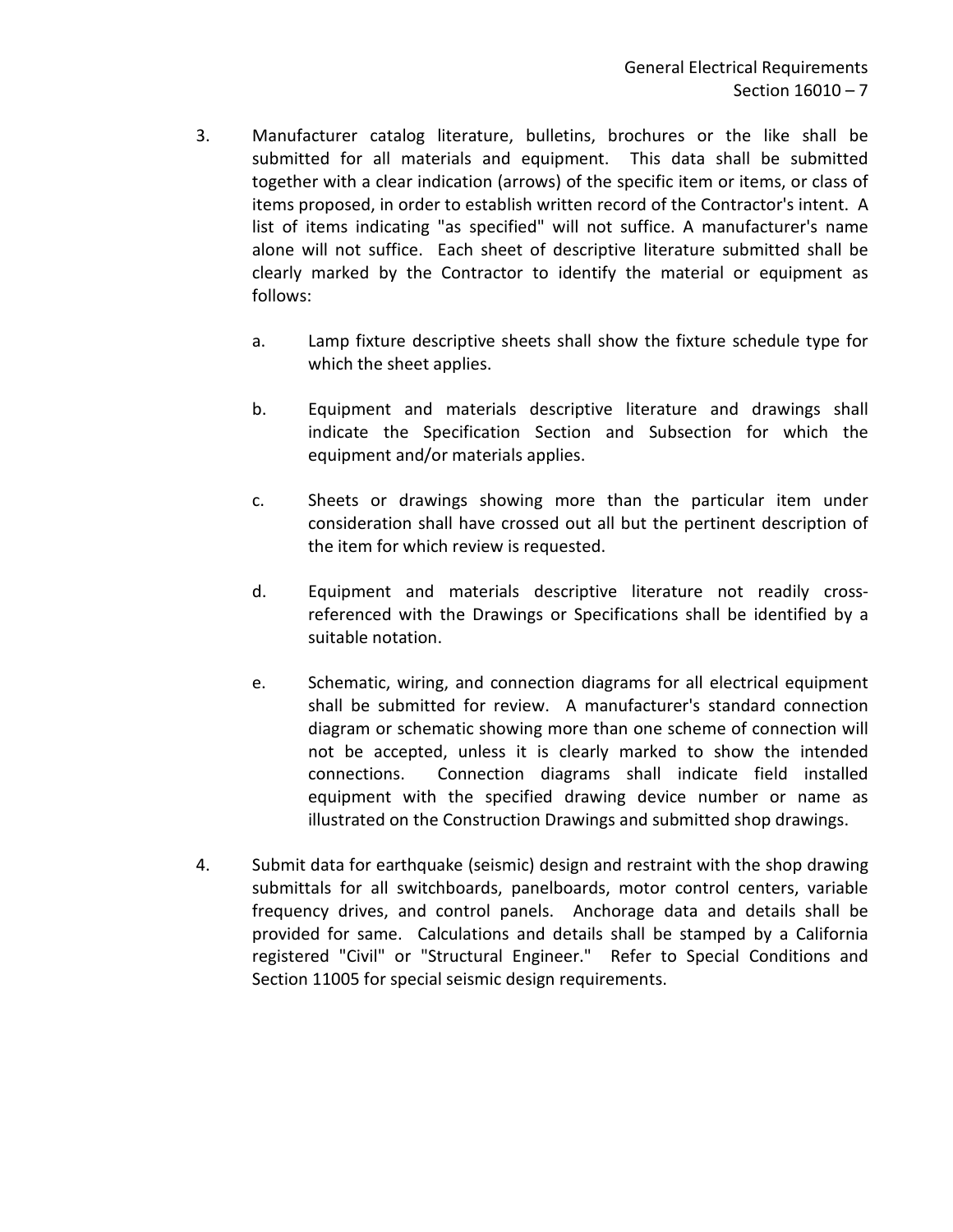### C. As-Built Drawings

Contractor shall prepare, maintain, and submit as-built Drawings in accordance with the District's General Conditions, and as specified herein.

At the completion of the Work, Contractor shall furnish the District with a final set of asbuilt electrical Drawings marked with any changes, deviations or additions to any part of the electrical work. During construction, one (1) red-lined set of as-built Drawings shall be maintained at the job site by the Contractor until the final as-built Drawings are received by the District.

Contractor shall clearly indicate on the as-built Drawings the following information:

- 1. All conduit runs as actually installed.
- 2. Location of all underground conduits and stub-outs accurately dimensioned.
- 3. Forming, cabling, and identification of all power and control conduit and wiring within manholes, pull boxes, junction boxes, and terminal boxes.
- 4. Interior views of each manhole and pull box identifying each conduit entrance by conduit number.
- 5. All changes, deviations, or additions to any part of the electrical work, including, but not limited to: locations, routing, dimensions, wiring, or connections.

### D. Operation and Maintenance Manuals

Contractor shall provide operation and maintenance (O&M) manuals for all electrical equipment in accordance with District's General Conditions, Section 01430, and as specified herein.

The manuals shall include all system drawings, block diagrams, single line and control diagrams, wiring schematics, loop diagrams, shop drawings, manufacturer product literature and data for supplied equipment and other pertinent data required to completely describe the operation and maintenance of the installed electrical system.

These manuals shall be submitted prior to final acceptance of the system and shall reflect all as-built conditions.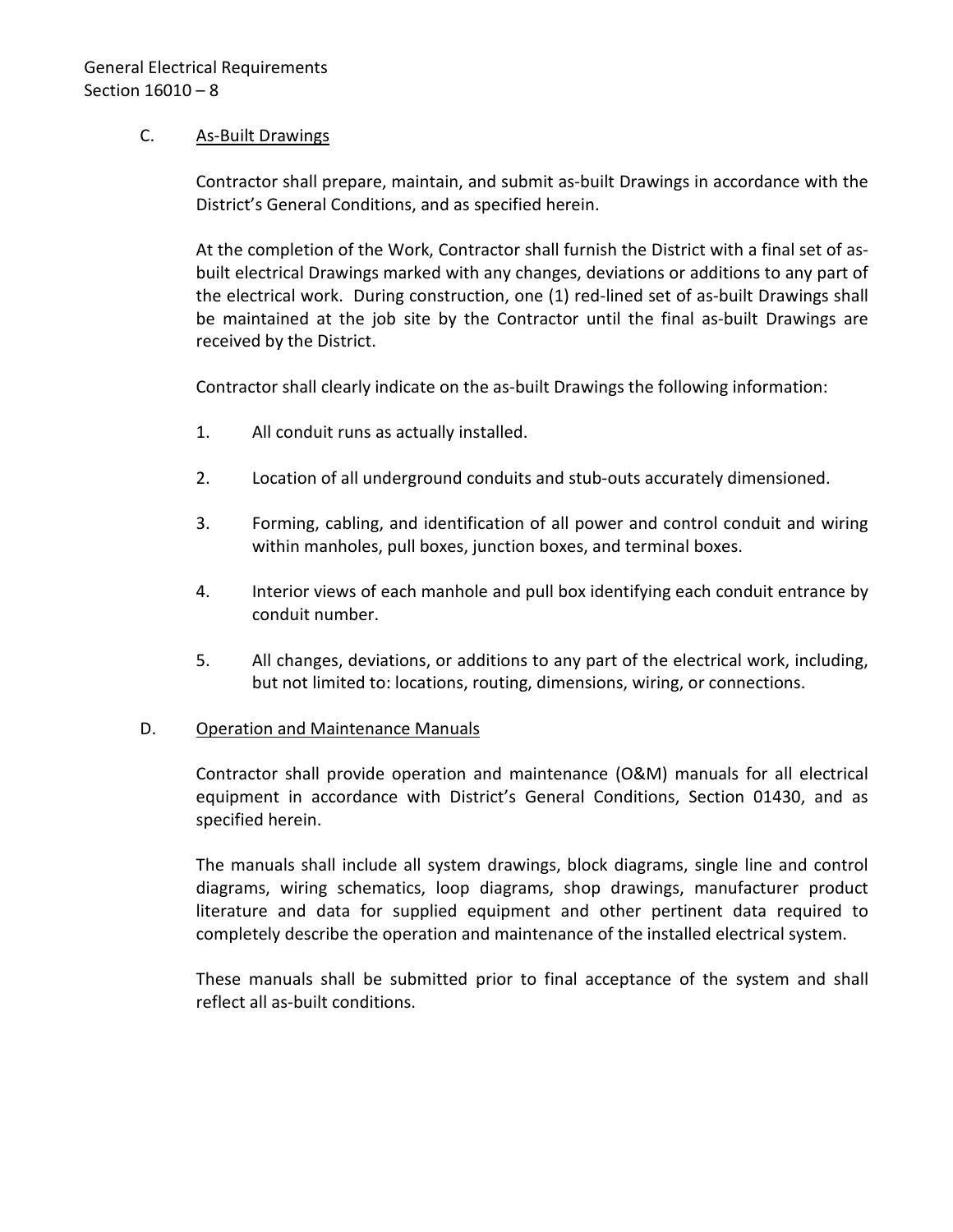As a minimum, the electrical system information in the O&M manuals shall contain:

- 1. System operating instructions written for the benefit of the District's operating personnel for normal operational condition and utilizing names of controls as they appear on nameplates.
- 2. Installation instructions.
- 3. Pre-energizing, energizing, and de-energizing procedures.
- 4. Maintenance instructions.
- 5. Troubleshooting instructions.
- 6. Calibration instructions.
- 7. Instructions for ordering replacement parts.
- 8. Part List
	- a. List of fuses, lamps, and other expendable equipment and devices with manufacturer names and part numbers.
	- b. List of all vendors, addresses, and phone numbers.

### E. Miscellaneous Reports

Contractor shall submit all other reports as called for in these Specifications at the times specified. These miscellaneous reports include, but are not limited to, test procedures, records of electrical test results, and manufacturer certificates of inspection.

### F. Manufacturer's Certified Reports

Each equipment manufacturer, or his authorized representative, shall submit a written report with respect to his equipment certifying the following:

- 1. Pre-Startup Complete
	- a. The equipment has been properly installed, wired, and connected in accordance with the manufacturer's requirements.
	- b. The equipment is in accurate alignment.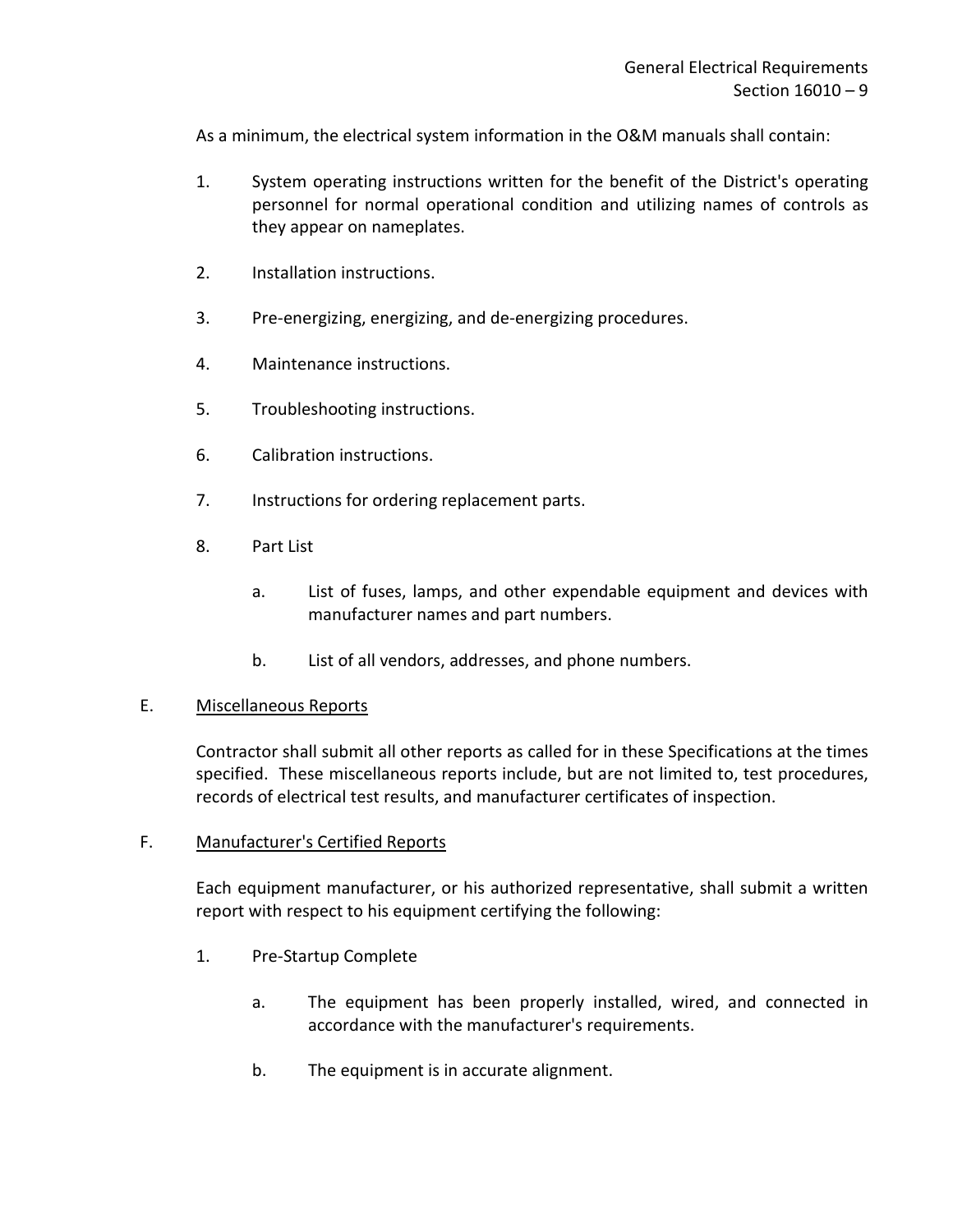- c. Manufacturer has checked, inspected, and adjusted the equipment as necessary.
- 2. Startup and Field Testing Complete
	- a. Manufacturer was present when the equipment was placed into operation.
	- b. The equipment has been operated under full load conditions and operated satisfactorily.
	- c. All field testing, including operational demonstration and system validation testing, has been completed and equipment performed satisfactorily throughout each test.
	- d. The equipment is fully covered under the terms of the guarantee.

### G. Electrical Short-Circuit/Coordination Study, Arc-Flash Hazard Study, and Testing Report

In accordance with Section 16040, Contractor shall submit electrical shortcircuit/coordination study, arc-flash hazard study, and testing report certifying proper setting of all protection devices, ground testing, and arc-flash hazard labeling.

### <span id="page-11-0"></span>**1.05 PRODUCT DELIVERY, STORAGE, AND HANDLING**

A. Delivery

Contractor shall require that all electrical materials and equipment be shipped and delivered in accordance with the manufacturer's requirements. Deliver electrical materials and equipment in manufacturer's original cartons or containers with seals intact, as applicable. Unless specified otherwise, deliver conductors in sealed cartons or on sealed reels, ends of reeled conductors factory sealed. Deliver large multicomponent assemblies in sections that facilitate field handling and installation.

### B. Handling

Contractor shall unload and handle materials and equipment in accordance with manufacturer's recommendations. Lift large or heavy items only at the points designated by the manufacturer. Use padded slings and hooks for lifting as necessary to prevent damage.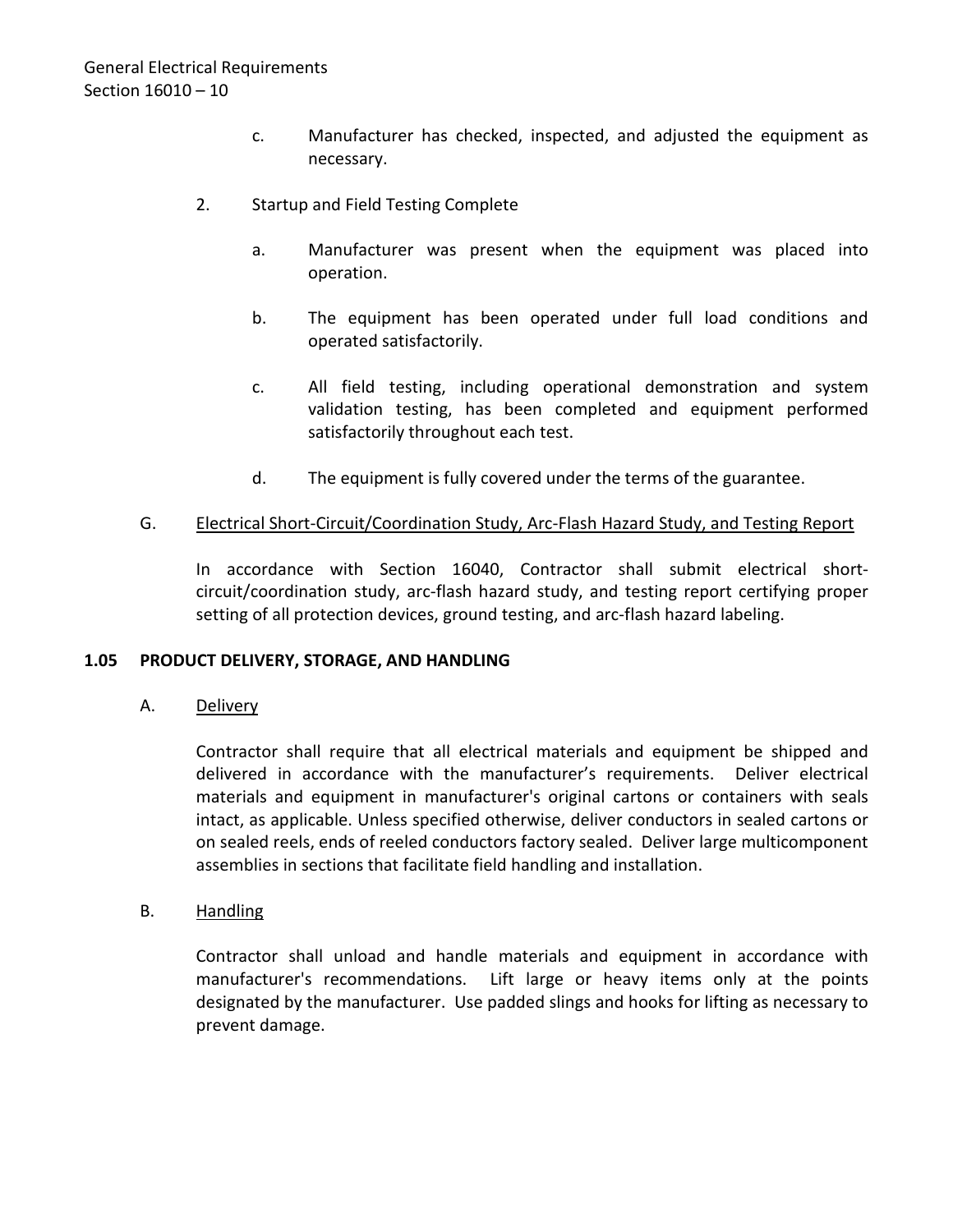### C. Storage

Store electrical equipment and material in accordance with the manufacturer's requirements. Where enclosures are specified to be provided with space heaters, Contractor shall furnish temporary power to equipment space heaters to prevent condensation until the equipment is installed and energized.

Unless designed for outdoor exposure, store electrical materials off the ground and under cover to prevent corrosion, contamination, or deterioration.

#### <span id="page-12-0"></span>**1.06 COORDINATION OF WORK AND TRADES**

- A. Electrical work shall conform to the construction schedule and progress of other trades. The electrical construction shall be performed in cooperation with all other trades so that a neat and orderly arrangement of the work as a whole shall be obtained.
- B. Electrical components on all equipment shall be handled, set in place, connected, checked out, serviced, and placed in readiness for proper operation to the satisfaction of the District all within the scope of work intended under this Section.
- C. Before any work is commenced, Contractor shall verify with the equipment manufacturers that equipment dimensions and arrangements will allow for equipment installation in the spaces provided for on the Drawings, including, but not limited to: all switchboards motor control centers, variable frequency drives, panelboards, control panels, terminal cabinets, transformers, and other items of electrical equipment or apparatus; and that the installation spaces indicated will provide for all required ventilation, clearances, access, and work space.
- D. Before installing any equipment, conduit, or materials, the Contractor shall examine the complete set of Contract Documents (Drawings and Specifications) and approved shop drawings, and confirm all dimensions and space requirements.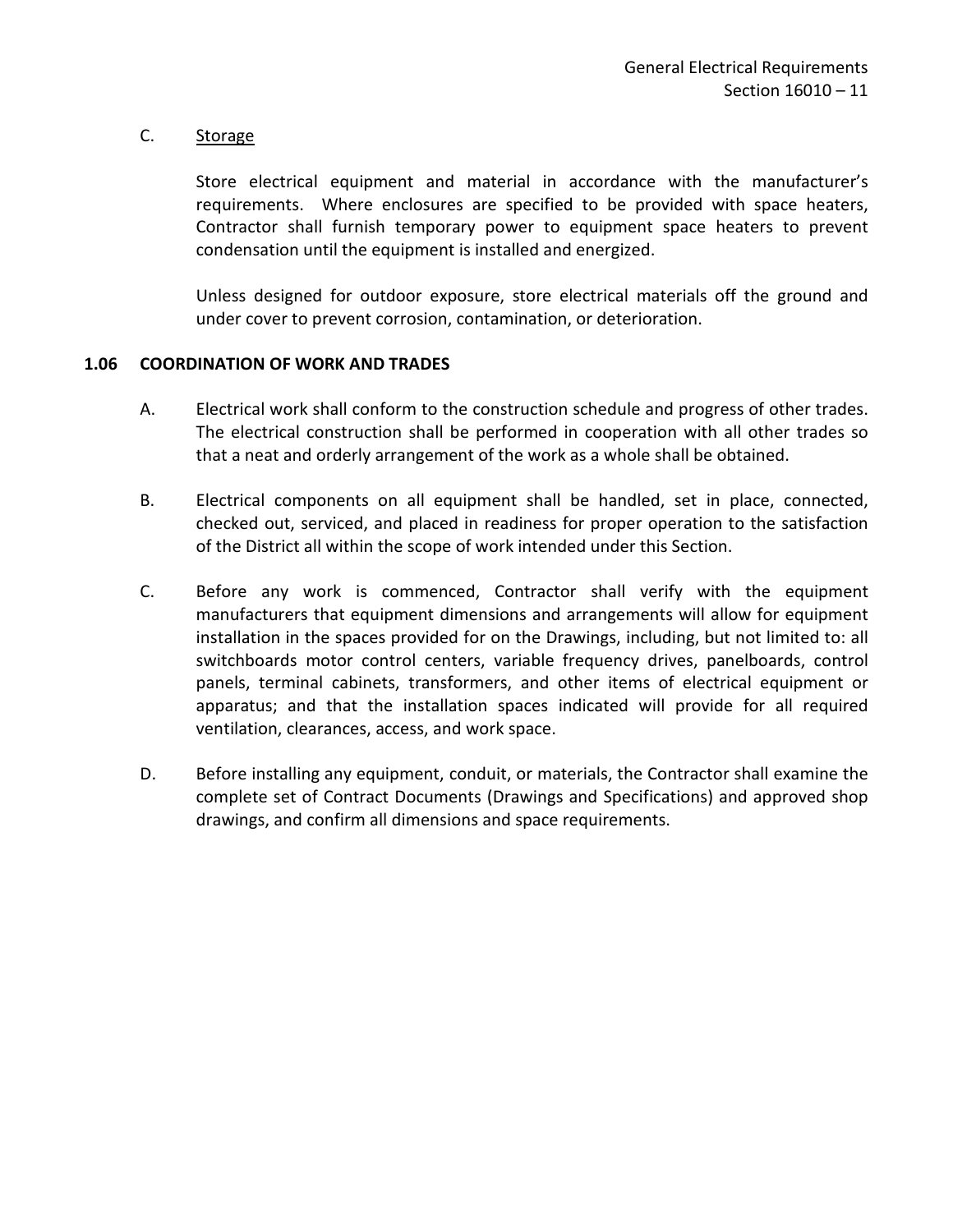## <span id="page-13-0"></span>**1.07 COORDINATION OF THE ELECTRICAL SYSTEM**

- A. Contractor shall verify all actual equipment and motor full-load and locked rotor current ratings. The necessary minimum equipment, conductors, and conduit sizes are indicated on the Drawings. If the Contractor furnishes equipment of different ratings, the Contractor shall coordinate the actual current rating of equipment furnished with the branch circuit conductor size, the controller size, the motor starter, and the branch circuit over current protection. The branch circuit conductors shall have a carrying capacity of not less than 125% of the actual full-load current rating. The size of the branch circuit conductors shall be such that the voltage drop from the overcurrent protection devices up to the equipment shall not be greater than 2% when the equipment is running at full load and rated voltage. Conductor ampacities shall be derated in accordance with NEC, Table 310-16 for ambient temperatures of 114-122°F.
- B. Unless specified otherwise, the motor running solid state overcurrent protection devices shall be ambient temperature compensated for 50°C and be rated or selected to trip at no more than 125% of the motor full-load current rating for motors marked to have a Class B temperature rise not over 80°C or motors marked with a service factor not less than 1.15, and at no more than 115% for all other types of motors.
- C. Unless specified otherwise, the motor branch circuit overcurrent protection device shall trip open in 10 seconds or less on locked-rotor current of the motor. This device shall also protect the motor branch circuit conductors and the motor control apparatus against overcurrent due to short circuits or ground faults. The motor control circuits shall have overcurrent protection of the type specified in the Specifications, or indicated on the Drawings.

### <span id="page-13-1"></span>**1.08 RELATED WORK SPECIFIED ELSEWHERE**

- A. The Contract Documents are a single integrated document, and as such all Specification Divisions and Sections apply. It is the responsibility of the Contractor and its Subcontractors to review all sections to ensure a complete and coordinated project.
- B. Related Specification Sections include, but are not limited to, the following:
	- 1. Sections of the Specifications specifying equipment and/or systems requiring electrical power and/or control.
	- 2. Division 16 Electrical
	- 3. Division 17 Instrumentation and Controls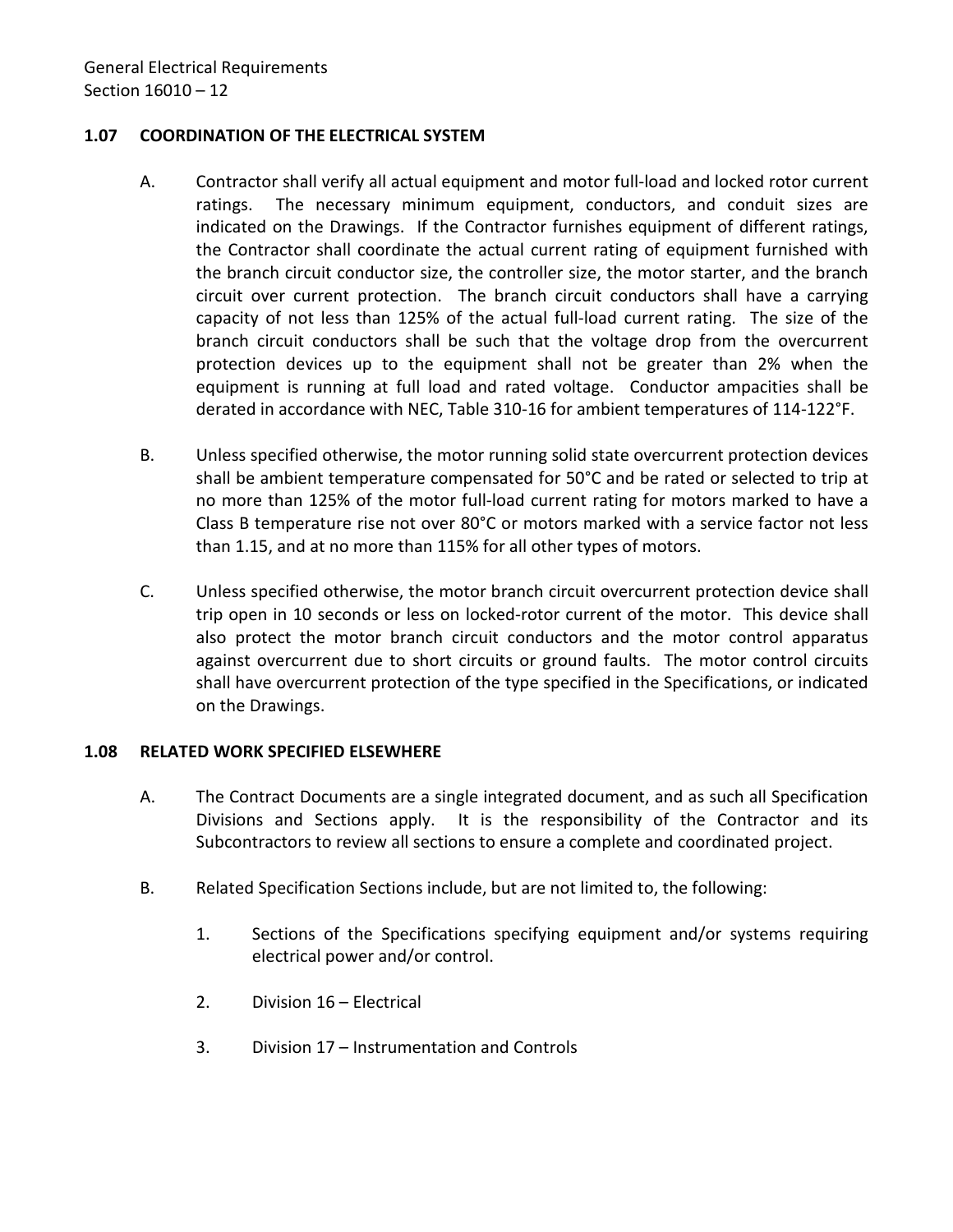### <span id="page-14-0"></span>**1.09 PERMITS**

Contractor shall obtain and pay for all permits, licenses, and inspections required for electrical construction work by public agencies and utility companies having jurisdiction, except as otherwise specified.

## <span id="page-14-1"></span>**1.10 OUTAGES**

- A. Contractor shall keep equipment system power outage periods to the minimum time feasible, and only for such times and durations as may be approved by the District. Contractor shall submit any request for an equipment system power outage (shutdown) in writing to District for approval at least 10 working days in advance of said shutdown. The written request shall include the date, time, location, affected equipment and systems, and proposed duration of the shutdown. Contractor shall bear all overtime costs for outages required to be performed during non-working hours.
- B. Contractor shall keep facility power outage periods to the minimum time feasible, and only for such times and durations as may be approved by the District and SCE. Contractor shall submit request for a facility power outage (shutdown) in writing to District for approval at least 45 working days in advance of said shutdown. The written request shall include the date, time, location, and proposed duration of the shutdown. If the proposed facility shutdown is approved by the District, Contractor shall provide all necessary coordination with SCE and the District throughout the planning and shutdown period. Contractor shall bear all overtime costs for facility outage required to be performed during non-working hours.

### <span id="page-14-2"></span>**1.11 AREA CLASSIFICATION DESIGNATIONS**

### A. General

For purposes of defining electrical enclosure and electrical installation requirements, certain areas have been classified in this Section, other Specification Sections, or indicated on the Drawings. Electrical equipment, materials, and installations within these areas shall conform to the equipment standards and code requirements for the areas involved.

### B. **Indoor Locations**

Unless specified otherwise, electrical work installed in indoor, dry, non-corrosive areas that are not subject to wash down and not specifically classified shall be general purpose locations. Enclosures for instruments, control panels, controllers, terminal cabinets, junction boxes, devices, etc., in general purpose locations shall be rated NEMA 12. Enclosures for motor control centers, switchboards, panelboards, and variable frequency drives in general purpose locations shall be rated NEMA 1A (gasketed).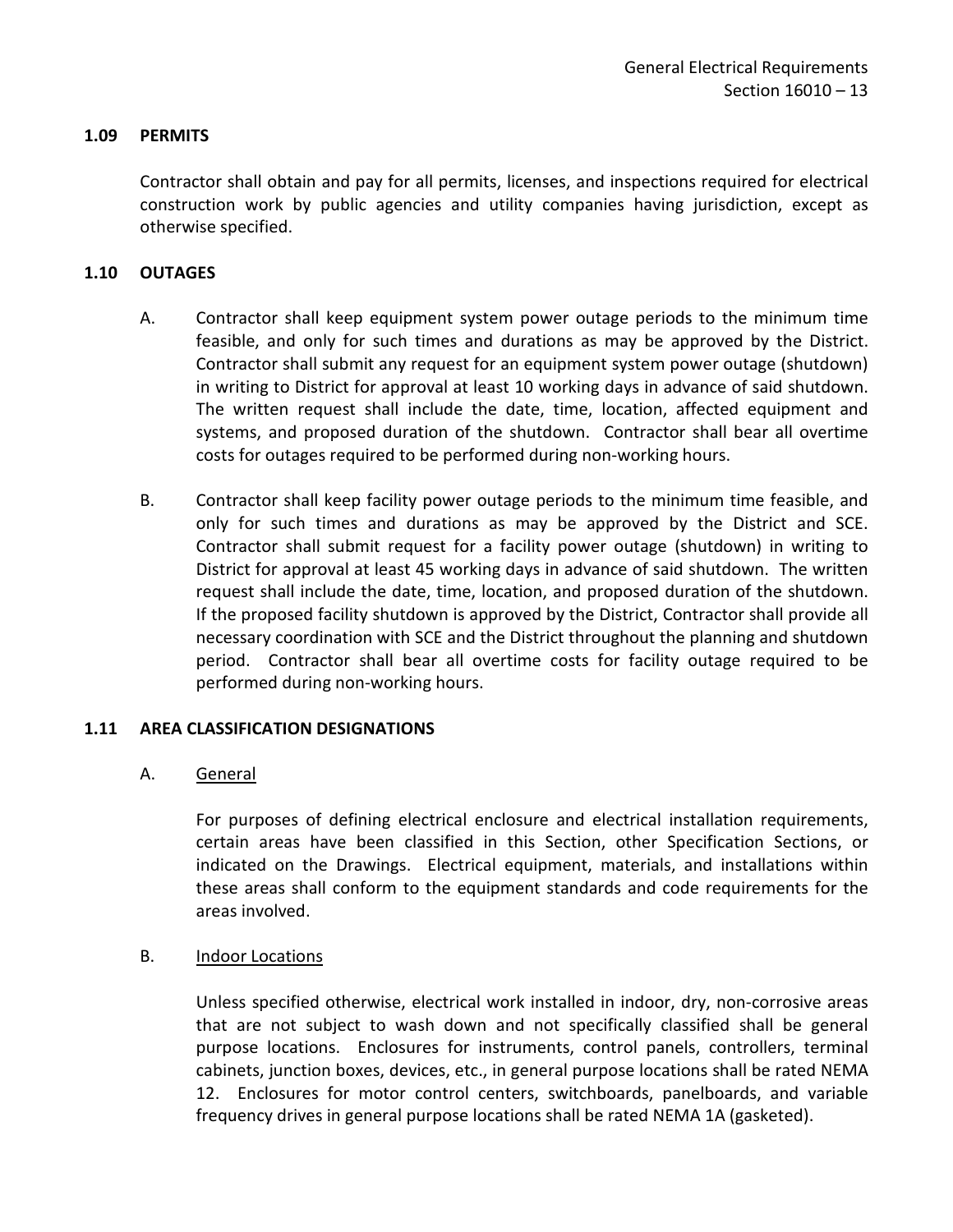### C. Outdoor Locations

Unless specified otherwise, electrical work installed in indoor areas subject to wash down or installed in outdoor areas shall be classified as wet locations. Enclosures for instruments, control panels, controllers, terminal cabinets, junction boxes, devices, etc., in wet locations shall be rated NEMA 4X. Enclosures for motor control centers, switchboards, panelboards, and variable frequency drives in wet locations shall be rated NEMA 3R (weatherproof). Wherever possible, outdoor enclosures shall be gasketed, and shall be provided with hinged and padlockable doors.

## D. Corrosive Locations

Unless specified otherwise, electrical work installed in indoor or outdoor areas with exposure or potential exposure to chemical liquids, chemical gases, sewage, or sludge shall be classified as corrosive locations. Enclosures for instruments, control panels, controllers, terminal cabinets, junction boxes, devices, etc., in corrosive locations shall be rated NEMA 4X. Wherever possible, NEMA 4X enclosures shall be constructed of Type 316 stainless steel, and shall be provided with hinged and padlockable doors.

## E. Hazardous Locations

Unless specified otherwise, electrical work installed in indoor or outdoor areas with exposure or potential exposure to flammable gases or vapors, or combustible dusts shall be classified as hazardous locations. Enclosures for instruments, control panels, controllers, terminal cabinets, junction boxes, devices, etc., in hazardous (classified) locations shall be provided in accordance with NEC Articles 500 through 504.

### <span id="page-15-0"></span>**1.12 WARNING SIGNS**

- A. Unless specified otherwise, permanent warning and caution signs shall be mounted at the site and on all mechanical equipment which may be started automatically or from remote locations for personnel safety. Signs shall be fabricated in accordance with Porcelain Enamel Institute Specification S-103 and shall be suitable for exterior use. Mounting details shall be in accordance with the manufacturer's recommendations. Signs shall be located as approved by District. Provide a minimum of one (1) sign at each equipment location.
- B. Warning signs shall be 7 inches high by 10 inches wide, colored yellow and black, on not less than 18 gauge vitreous enameling stock. Sign shall read:

# **CAUTION THIS EQUIPMENT STARTS AUTOMATICALLY BY REMOTE CONTROL**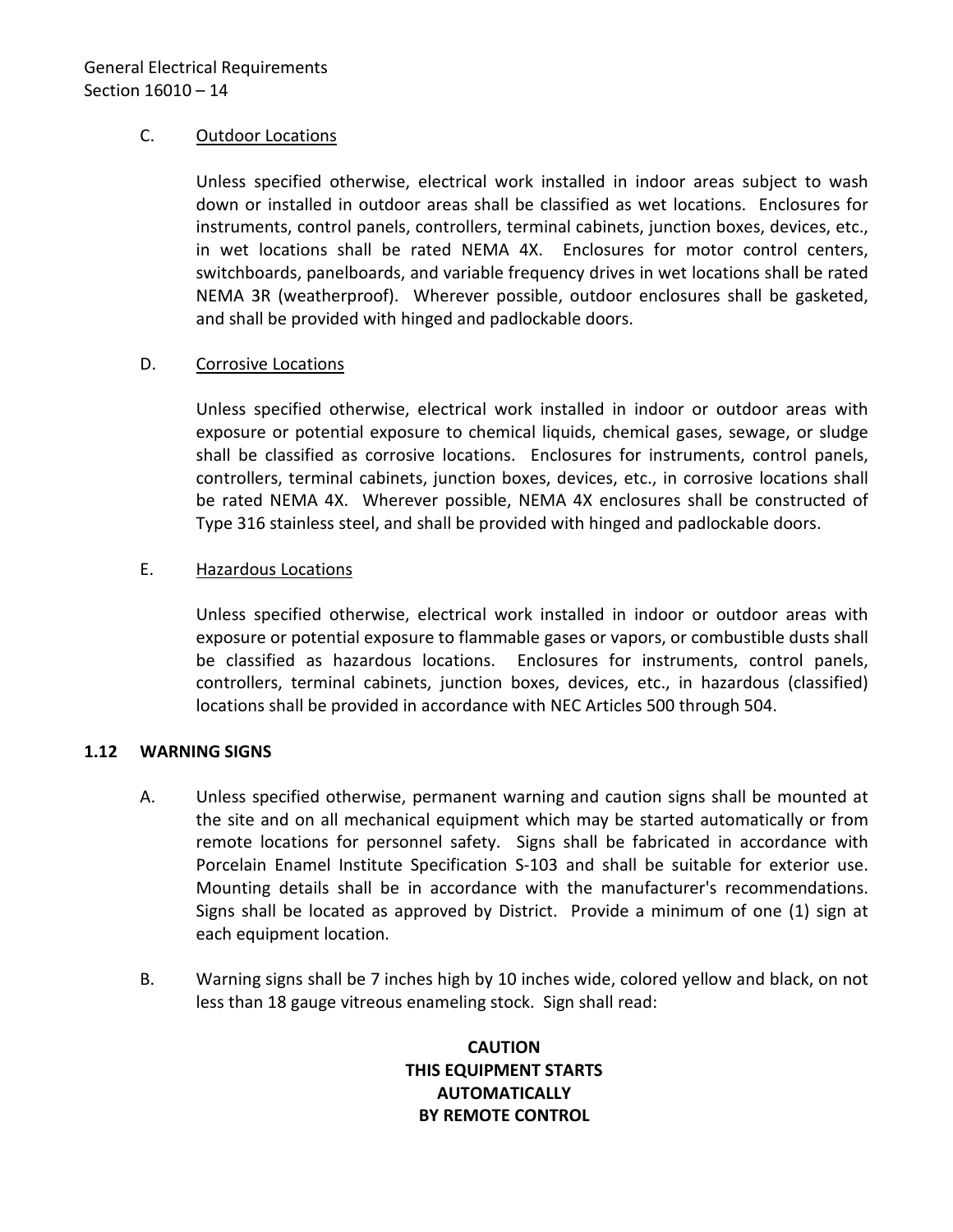C. Where specified, provide a minimum of one (1) sign mounted on the entrance door of generator, blower, or compressor rooms. Sign shall read:

# **CAUTION HEARING PROTECTION SHALL BE WORN IN THE AREA**

- D. Permanent and conspicuous warning signs shall be mounted on all equipment and doorways to equipment rooms where the voltage exceeds 600 volts.
- E. Where specified, provide a minimum of one (1) sign mounted on the door of pump or electrical rooms. Warning signs shall be 7 inches high by 10 inches wide, colored red and white, on not less than 18 gauge vitreous enameling stock. Sign shall read:

# **WARNING HIGH VOLTAGE AUTHORIZED PERSONNEL ONLY**

### <span id="page-16-0"></span>**1.13 GUARANTEE AND WARRANTY**

Contractor shall guarantee all work of Division 16 in accordance with the General Conditions. With respect to equipment, guarantee shall cover (1) faulty or inadequate design; (2) improper assembly or erection; (3) defective workmanship or materials; and (4) incorrect or inadequate operation, or other failure. For equipment bearing a manufacturer's warranty in excess of one (1) year, furnish a copy of the warranty to the District, who shall be named as beneficiary.

### <span id="page-16-1"></span>**PART 2 - PRODUCTS**

### <span id="page-16-2"></span>**2.01 MATERIALS AND EQUIPMENT**

Contractor shall provide new materials and equipment as required to complete all indicated and specified electrical work, including incidental items inferable from the Contract Documents that are necessary to complete the work. Provide materials and equipment of latest design, standard products of established manufacturers. Custom products shall be provided where required to comply with specified performance requirements or special features and capabilities.

For uniformity, only one manufacturer is acceptable for each type of product. Manufacture individual parts to standard sizes and gages so repair parts can be installed in the field. Like parts of duplicate units shall be interchangeable. Equipment shall not be placed in service at any time prior to delivery, except as required for factory or shop tests.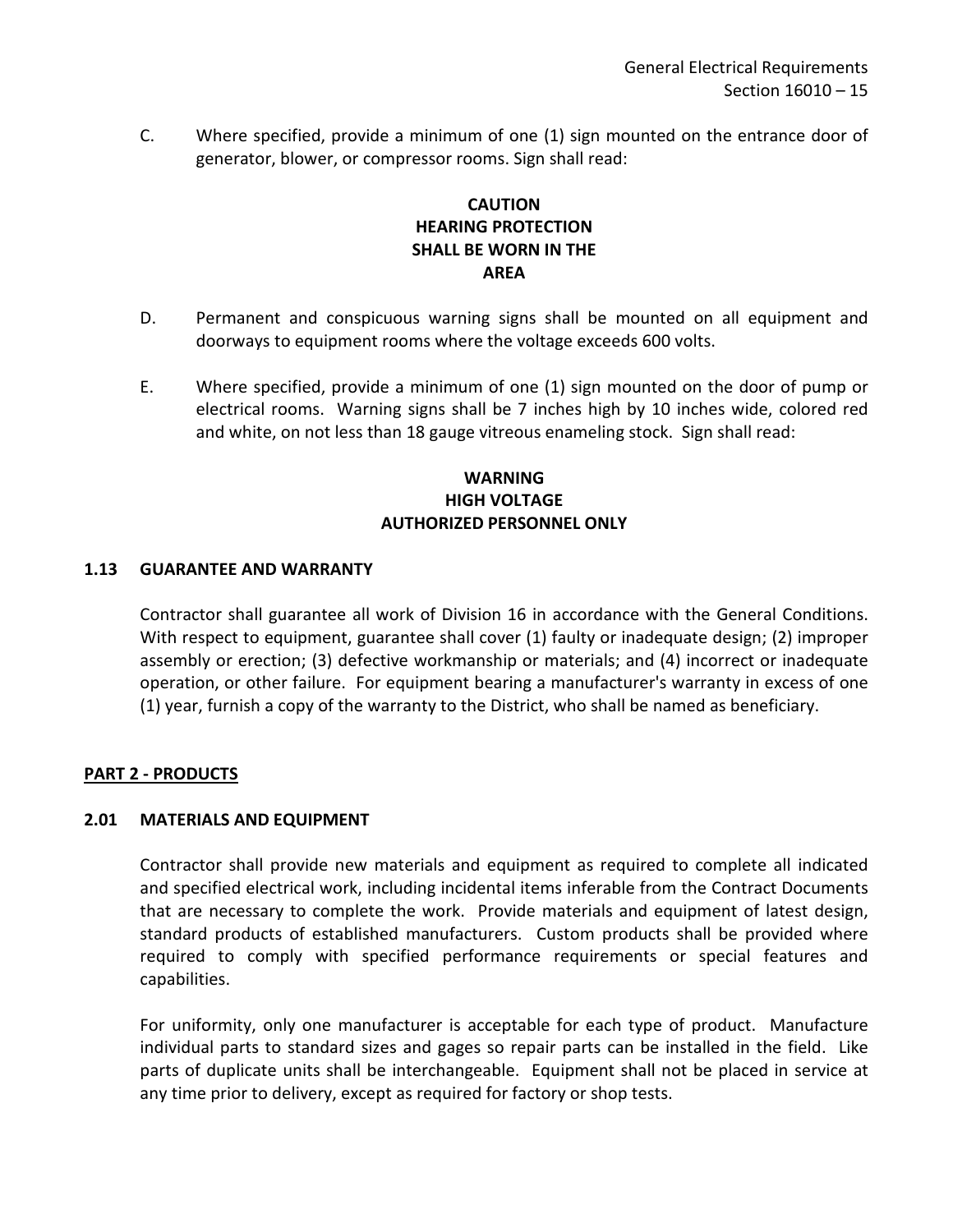### A. Prohibited Materials

Aluminum conductors are not acceptable.

### B. Damaged Products

Notify the District in writing if any equipment or material is damaged. Do not repair damaged products without prior written approval.

## C. Factory Finishes

Unless specified otherwise in other Division 16 Sections or in the Special Conditions, the sheet metal surfaces of equipment enclosures shall be phosphatized and coated with a rust resisting primer. Over the primer, apply a corrosion resistant baked enamel finish on the interior and exterior metal surfaces. The exterior color shall be ANSI No. 49 medium light gray. The interior color shall be white. Hardware shall have a corrosion resistant finish. Sheet metal enclosures and lighting fixtures, in corrosive areas, shall have an outer coating of corrosion resistant epoxy.

## <span id="page-17-0"></span>**PART 3 - EXECUTION**

### <span id="page-17-1"></span>**3.01 GENERAL**

Contractor shall install electrical work in accordance with the codes and standards specified, except where more stringent requirements are indicated or specified. Prior to commencing construction, Contractor shall verify that equipment and materials properly fit the installation space with clearances conforming to the codes and standards specified, except where greater clearance is indicated. Contractor shall perform work as required to correct improper installations, at no additional cost to the District.

### <span id="page-17-2"></span>**3.02 ELECTRICAL SUPERVISION**

In addition to supervision required under the General Conditions, Contractor shall assign a competent representative to supervise the electrical construction work from beginning to completion and final acceptance.

### <span id="page-17-3"></span>**3.03 INSPECTION**

Contactor shall inspect each item of equipment and material for damage, defects, completeness, and correct operation before installing. In addition, Contractor shall inspect previously installed related work and verify that it is ready for installation of electrical work.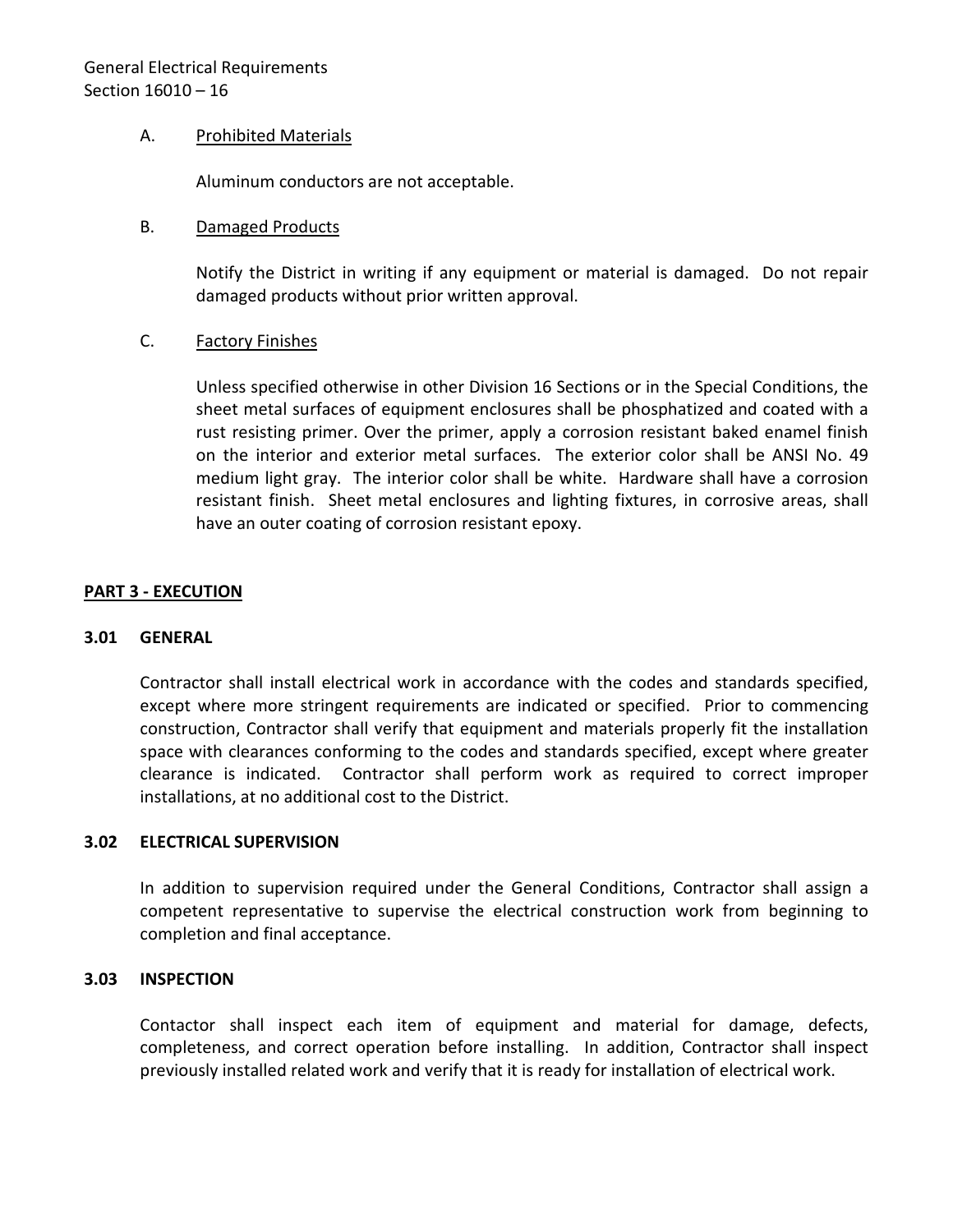#### <span id="page-18-0"></span>**3.04 PREPARATION**

Prior to installing electrical work, Contractor shall ensure that installation areas are free of debris and clean. Contractor shall maintain the areas in a broom-clean condition during installation operations. Contractor shall clean, condition, and service equipment in accordance with the manufacturer's instructions, approved submittals, and other requirements indicated or specified.

#### <span id="page-18-1"></span>**3.05 WORKMANSHIP**

Contractor shall employ skilled craftsmen experienced in installation of the types of electrical equipment and materials specified. Contractor shall use specialized installation tools and equipment as applicable. Contractor shall construct acceptable installations free of defects. Refer to Part 1.02 herein.

### <span id="page-18-2"></span>**3.06 PROTECTIVE DEVICE ADJUSTMENTS**

Contractor shall adjust all protective devices in accordance with tabulated settings listed in the approved coordination study per Section 16040. In addition, adjustments shall conform to SCE requirements and IEEE Standard 242. No equipment shall be operated prior to said adjustments being properly completed and field verified/tested.

### <span id="page-18-3"></span>**3.07 JOB SITE CONDITIONS AND ELECTRICAL DRAWINGS**

#### A. Job Site Conditions and Drawings

- 1. The Drawings indicate diagrammatically the desired location and arrangement of outlets, conduit runs, equipment, and other items. Exact locations shall be determined in the field based on the physical size and arrangement of equipment, finished elevations, and obstructions. Locations indicated on the Drawings, however, shall be adhered to as closely as possible.
- 2. All equipment and conduit shall be installed in such a manner as to avoid all obstructions, preserving headroom, and keeping openings and passageways clear. Lighting fixtures, switches, convenience outlets, and similar items shall be located within finished rooms as indicated on the Drawings. Where these Drawings do not indicate exact locations, Contractor shall propose locations to the District for final approval by District prior to installation. Where equipment is installed without approval and must be moved (as determined by the District), it shall be moved without additional cost to the District.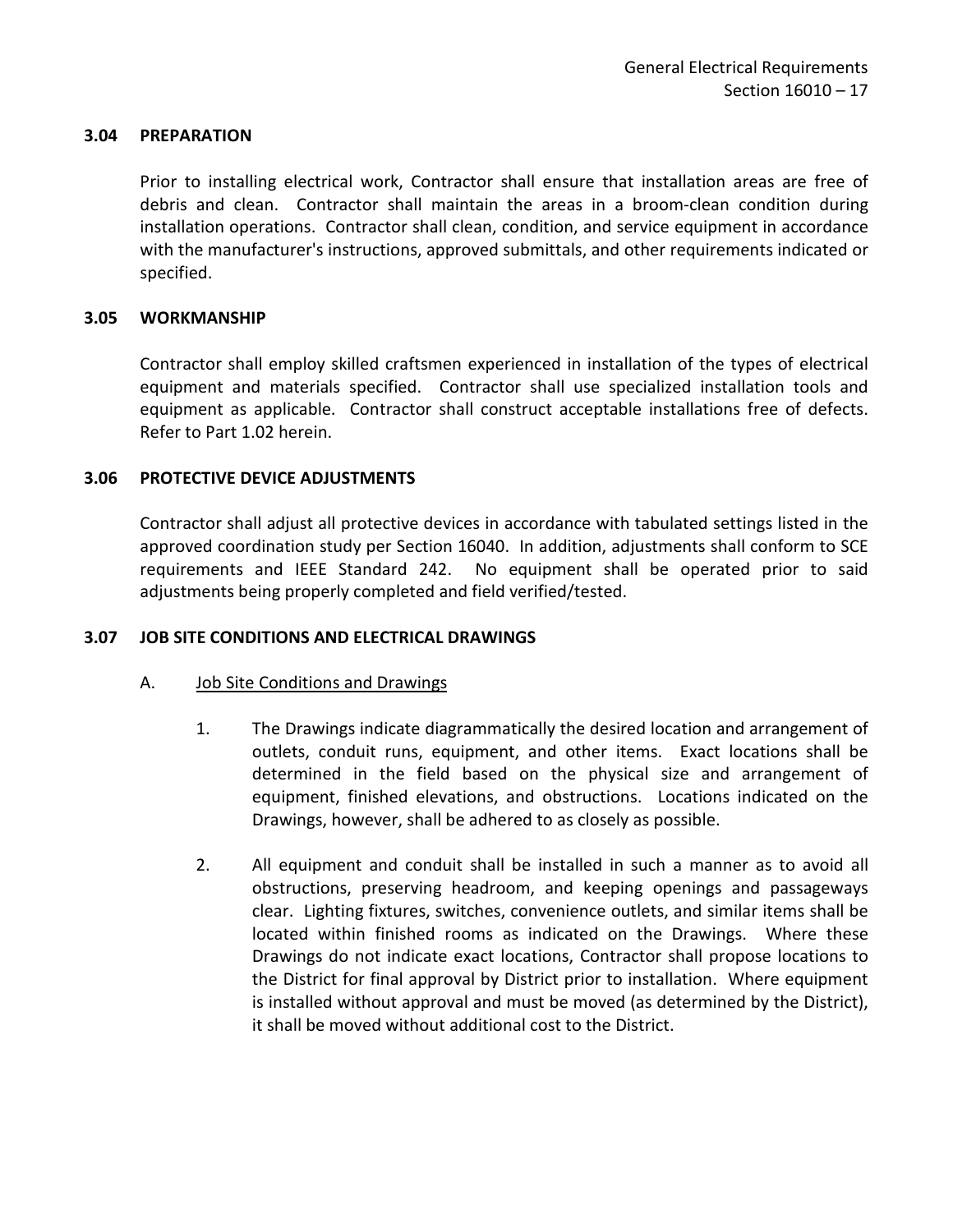# General Electrical Requirements Section 16010 – 18

- 3. Allowance has been made in the design for the number of conduits, conductors and cables, which the District considers adequate for feeding various equipment and drives. These circuits and diagrams are based on available data pertaining to a particular design of equipment and portray the systems which the District has chosen to effect the required operation and level of control. Equipment provided by the Contractor (even though of the make and model specified) may differ in detail, arrangement, connections or form from that indicated on the Drawings. If the Contractor uses equipment which differs from the equipment shown in major aspects and requires modifications to power, control or other electrical systems (including, but not limited to, size and quantity changes to conductors, conduits, starters, circuit breakers, control devices, etc.), the District's acceptance of the equipment will be based upon the Contractor providing the modification required, and they shall be of the same quality as shown and shall be provided at no additional costs to the District.
- 4. The Drawings do not, and are not intended to, show all required equipment, such as pull boxes, junction boxes, etc. nor to indicate all mechanical or structural difficulties that may be encountered which would necessitate routing alteration, or fittings. Items not specifically mentioned in these Specifications or noted on the Drawings or approved shop drawings, but which are obviously necessary to make a complete working installation, shall be deemed to be included herein.
- 5. Discrepancies shown on different Drawings, between Drawings and actual field conditions, or between Drawings and Specifications shall be promptly brought to the attention of the District for direction.
- 6. The equipment alignment and conduit shall be varied due to architectural changes, or to avoid work of other trades, without extra expense to the District.

# B. Protection of Existing and New Facilities

1. Contractor shall hand dig or otherwise cautiously dig the trenches for the underground lines in areas where interferences are possible or where electric lines must pass or cross below or above existing facilities.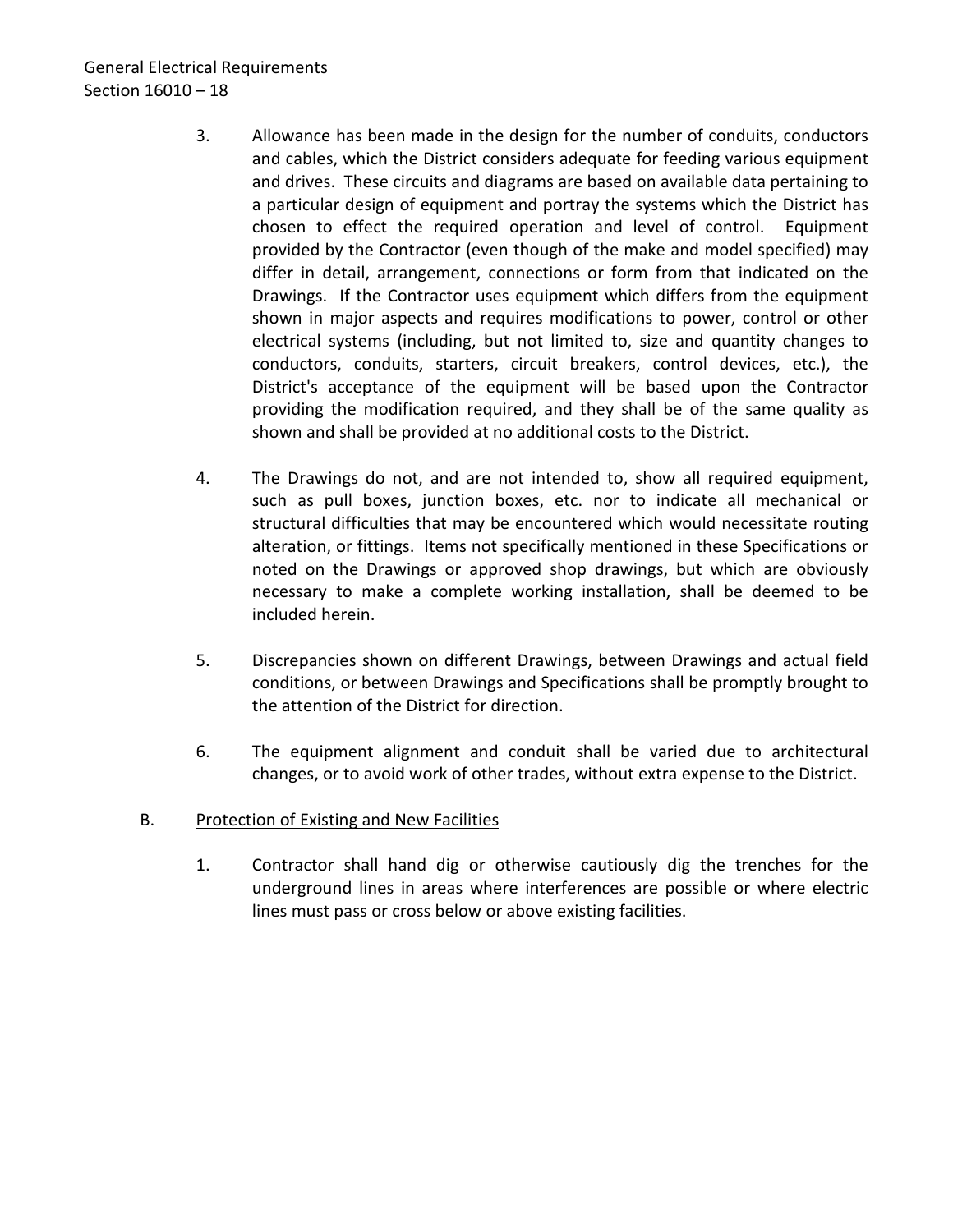2. Contractor shall protect electrical equipment and materials until final acceptance by the District. Contractor shall protect factory painted surfaces from impact, abrasion, discoloration, and other damage. Contractor shall keep electrical equipment, materials, and insulation dry at all times. Contractor shall maintain heaters in equipment connected and operating until equipment is placed in operation. If partial dismantling of equipment is required for installation, box or wrap the removed parts until reinstalled. Contractor shall repair or replace damaged work as directed by the District, and at no additional cost to the District.

# <span id="page-20-0"></span>**3.08 FIELD TESTING AND QUALITY CONTROL**

- A. General
	- 1. Prior to testing equipment including wiring and cables, the equipment shall be installed and anchored in accordance with the manufacturer's recommendations and the Contract Documents. A minimum of ten (10) working days in advance of testing, Contractor shall provide written notice to the District for installation inspection. District's and equipment manufacturer's acceptance of installation shall be obtained prior to the commencement of any testing.
		- a. The District intends to observe all testing, thus, the Contractor shall prepare a testing schedule showing daily work and projecting same for a minimum of three (3) weeks. Contractor shall maintain a current testing schedule and submit updated schedules to the District on weekly intervals.
		- b. Contractor shall provide a minimum of ten (10) working days advance notice to the District for the scheduling of any testing.
		- c. Contractor shall provide the manufacturers' documentation for testing for all equipment.
		- d. In the event a retest is required due to equipment failure, adverse testing conditions, or installation deficiency, Contractor shall schedule the retest. Any impact to project schedule or testing schedule shall be borne by the Contractor.
	- 2. Inspection and test records shall be submitted to the District no later than thirty (30) days after completion of the individual test and prior to energizing of equipment.
	- 3. All tests shall be performed with the equipment or material de-energized, except where otherwise specifically required by the nature of the test.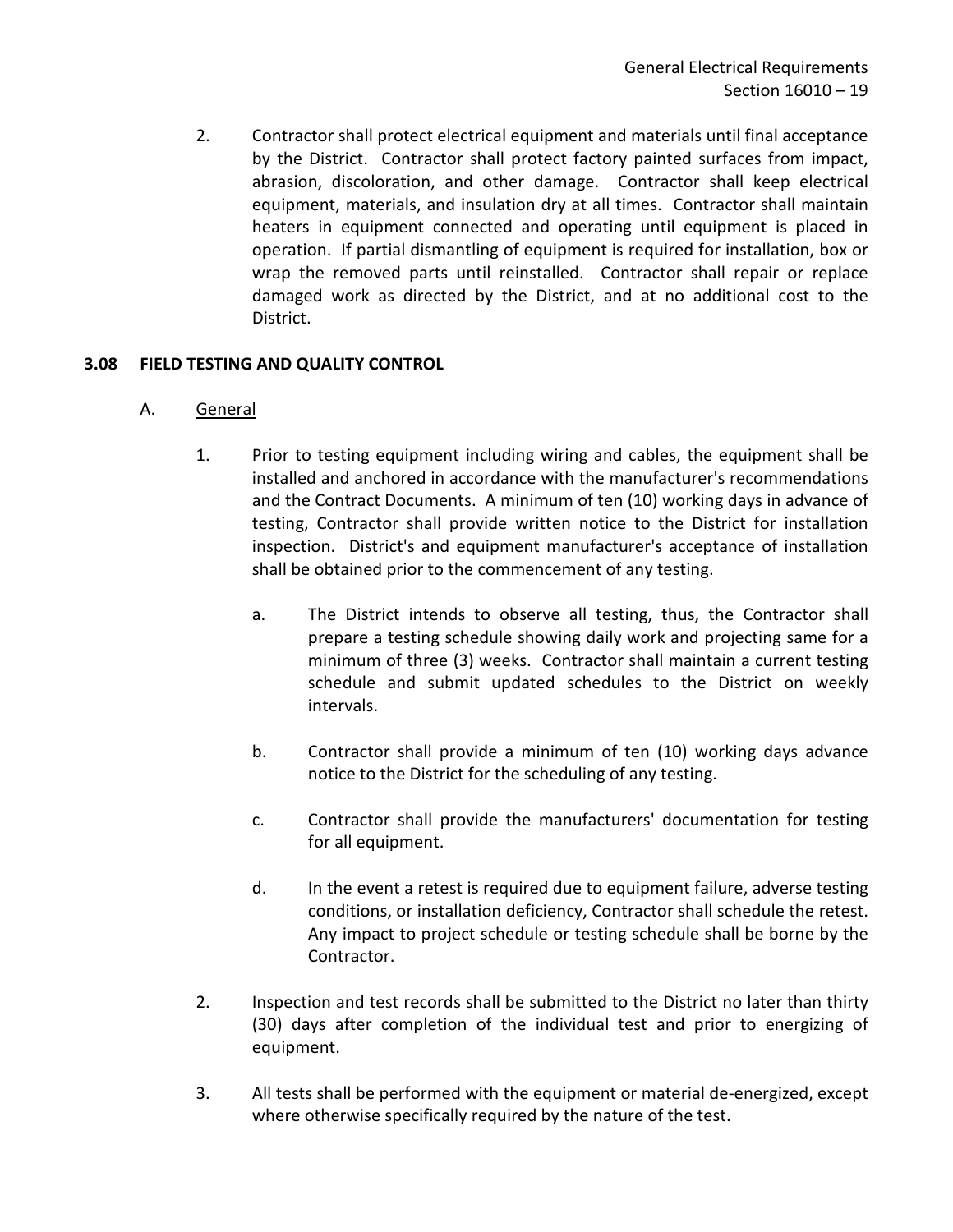- 4. All items not in conformance with the requirements of these Specifications shall be corrected by the Contractor.
- 5. Upon completion of various phases of the project, electrical equipment and wiring and cabling systems shall be inspected and tested in accordance with this Specification. All testing shall be in accordance with the applicable ANSI, IEEE, NETA, NEMA, or other national standard, and in accordance with the specific manufacturer's instruction bulletins or other literature supplied with the equipment to be tested, and the test equipment manufacturer's operating instructions. All tests that are required to be performed, whether performed by the Contractor or by the Testing Consultant (refer to Part 3.08E herein) shall be in accordance with NETA Standard for Acceptance Testing Specifications.
- 6. No equipment shall be energized until the testing and setting of protective devices per Section 16040 and testing as specified herein has been completed and accepted by the District.
- 7. Contractor shall provide all test data in tabulated form as approved by the District. Insulation testing (high potential testing) and continuity testing data shall include conductor number, size, test value, and expected value for each conductor.
- 8. Contractor shall check all equipment for proper mechanical adjustment and freedom of operation. All electrical equipment, both pre-wired and field-wired shall be field-tested for functional operation, including all intended modes and sequences of operation. This shall include switches, relays, non-adjustable circuit breakers, contractors, etc., including control interlock and sequence circuits. All necessary adjustments shall be made on apparatus in accordance with the manufacturer's instructions and design requirements. Alarm systems and circuits shall be tested by manually operating initiating devices. Relays and control components that may prove to be functioning incorrectly or otherwise appear to be unreliable shall be repaired or replaced as necessary. An electrical system will not be accepted until it is tested in its entirety and the results reported to and accepted by the District.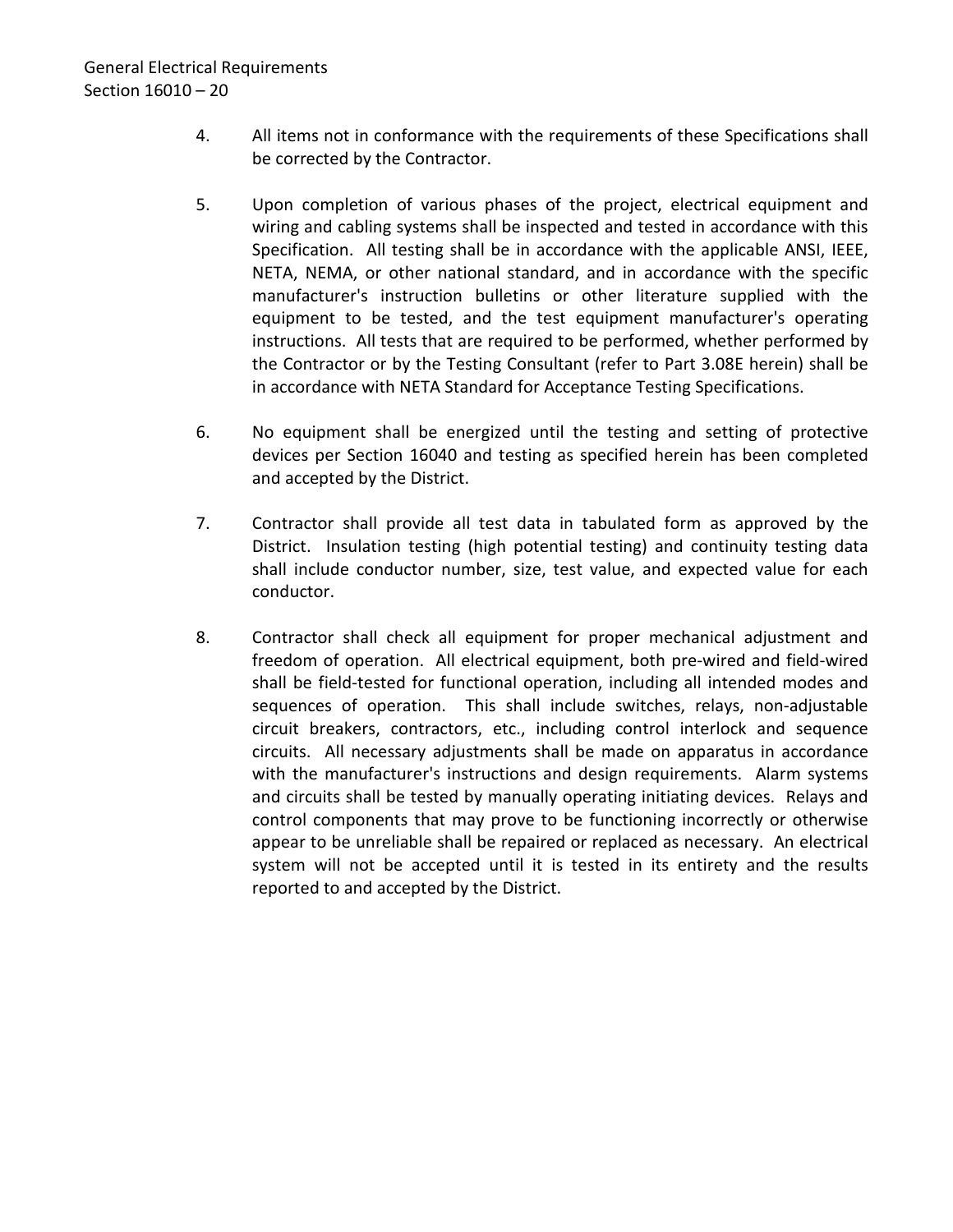- 9. Each equipment manufacturer shall furnish the services of an authorized representative especially trained and experienced in the installation of his equipment to: (1) supervise the equipment installation in accordance with the Contract Documents, approved submittals, and manufacturer's instructions; (2) inspect, check, adjust as necessary, and approve the installation prior to start up; (3) submit certification that equipment is ready to start-up and test; (4) be present when the equipment is placed into operation and tested; (5) repeat the inspection, checking, adjusting, and testing until all trouble or defects are corrected and the equipment installation and operation are acceptable; and (6) prepare and submit the specified Manufacturer's Certified Report (refer to Part 1.04F herein). Contactor shall include all costs for manufacturer representatives' services in the Contract Price.
- 10. All costs associated with equipment and material testing and retesting (if required) shall be paid by the Contractor.

### B. Testing Power, Control, and Lighting Circuits - 600 V and Below

Contractor shall perform continuity checks of all power, control and lighting conductors and cables, including each conductor of multi-conductor and multi-pair cables. Continuity checks shall be performed prior to termination of conductors and cables, and any testing by the Testing Consultant.

- 1. Contractor shall visually check all conductor and cable connections, verify conductor numbers, and verify that the actual wiring conforms to the Drawings and shop drawings.
- 2. Each power conductor shall be tested to ensure proper phase identification.
- 3. The conductor ends shall be cleaned and guarded for personnel safety during testing. Circuits in the immediate vicinity that are not under test shall be grounded.
- 4. Contractor shall perform insulation resistance tests on all 600 V rated power conductors. Each conductor shall be tested against ground with the conduit and/or all other conductors connected to ground. Motor feeder circuits shall be tested with motors disconnected and the controller open. Lighting panelboard main feeder circuits, including lighting panelboard and transformer, shall be tested with the branch circuit breakers open. Testing shall be for one minute using 1000 V DC. Values of insulation resistance less than 50 megohms shall not be acceptable.
- 5. Control and lighting circuits require only functional tests.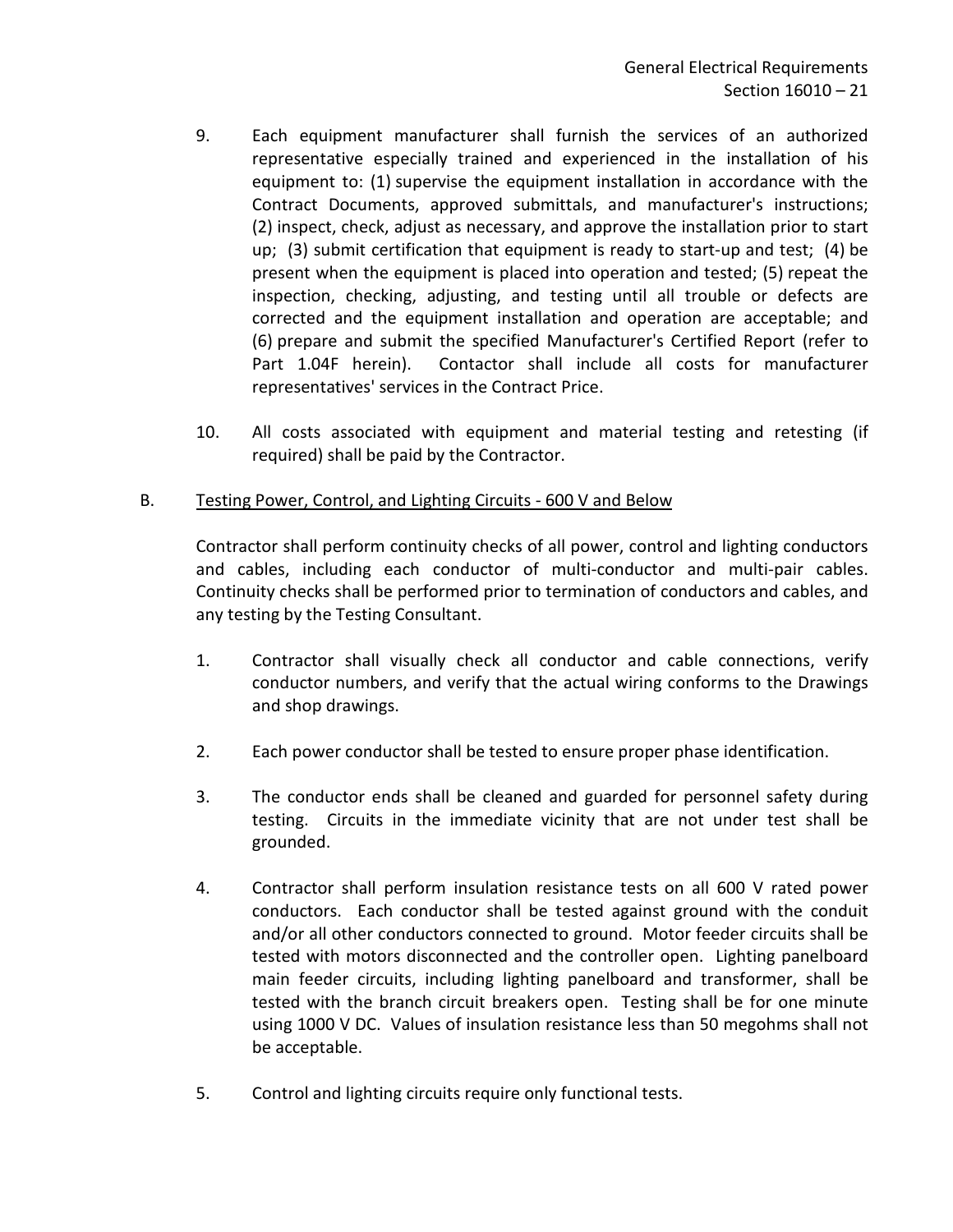- 6. Branch lighting circuits containing light fixtures and receptacles require only functional tests.
- 7. Contractor shall check all AC and DC control circuits for short circuits and extraneous grounds.
- 8. Contractor shall perform functional tests of all power, control, and lighting circuits. Alarm conditions shall be simulated for each alarm and control point, and alarm indicators shall be checked for proper operation. All control circuits shall function as intended by the Contract Documents. Metering and indication lights for motors shall be checked for proper operation. All lighting panels, circuits, lighting fixtures, and receptacles shall be tested for proper operation.
- 9. The District shall be notified if minimum insulation resistance values are not obtained and if any functional tests fail.

## C. Testing Instrumentation, Signal, and Alarm Circuits - 300 V and Below

- 1. Contractor shall perform continuity checks of all instrumentation, control, signal, and alarm conductors and cables, including each conductor of multi-conductor and multi-pair cables. Continuity checks shall be performed prior to termination of conductors and cables.
- 2. Contractor shall visually check all conductor and cable connections, verify conductor numbers, and verify actual wiring conforms to the Drawings.
- 3. Performing insulation resistance tests on conductors and cables will not be required, but functional tests shall be performed.
- 4. All signal and alarm conditions shall be simulated for each status, alarm and control point, and status/alarm indicators checked for proper operation, similar to that required for control circuits.
- 5. Contractor shall check all AC and DC instrumentation, signaling and alarm circuits for short circuits and extraneous grounds.
- 6. The District shall be notified if any functional tests fail.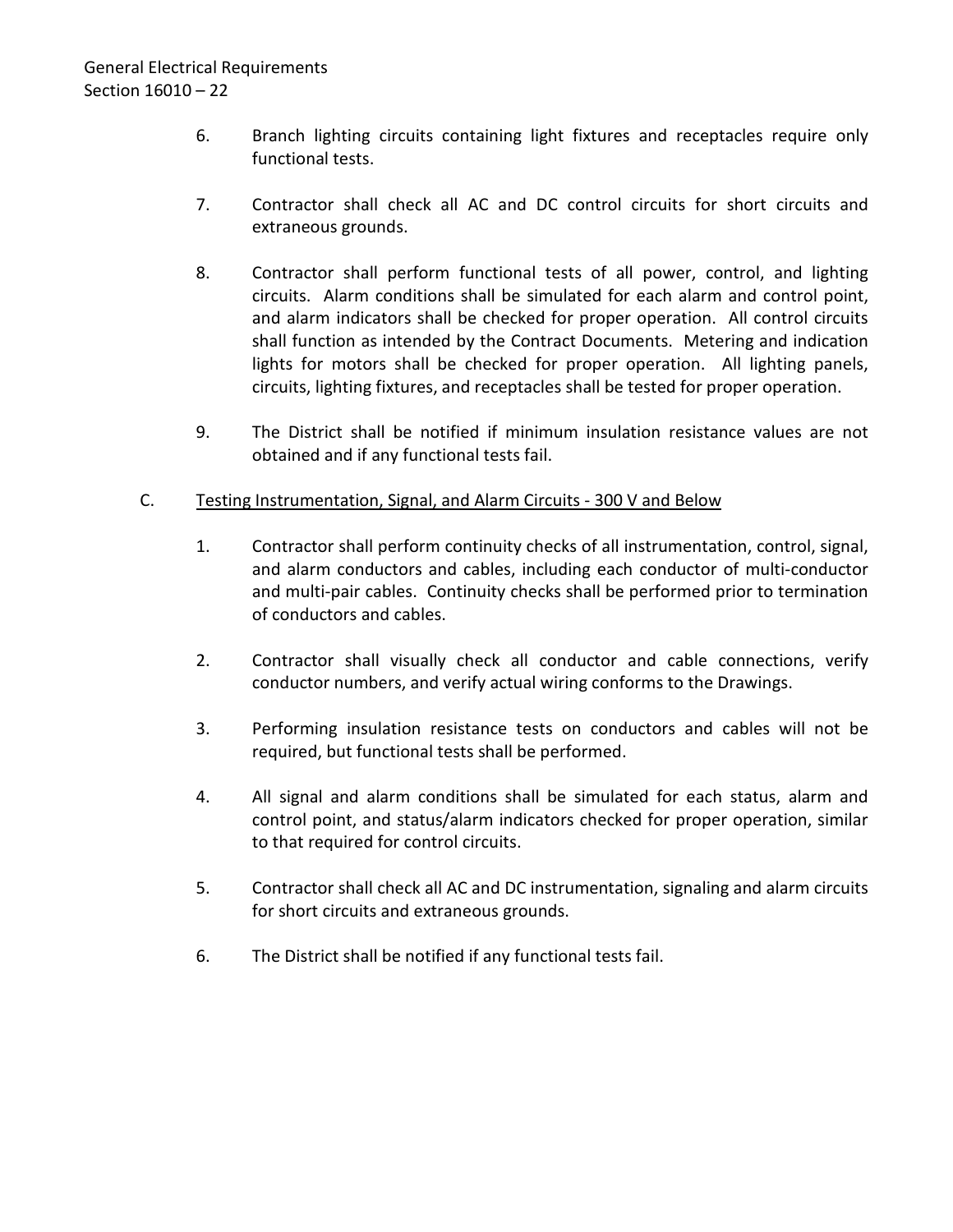## D. Motor Testing Prior to Energization

The following tests shall be conducted prior to starting motors for all motors 5 horsepower and larger:

- 1. Compare equipment nameplate with the Contract Documents and approved shop drawings.
- 2. Inspect physical and mechanical condition.
- 3. Inspect anchorage, alignment, and grounding.
- 4. Perform insulation resistance tests in accordance with IEEE 43 of all motor windings before connecting power conductors to motors. Test duration shall be one minute. Insulation resistance shall be a minimum of 50 megohms at 20°C at test voltage of 1000 V DC.
- 5. Inspect bolted electrical connections for high-resistance using the calibrated torque-wrench method in accordance with manufacturer's published data.
- 6. Check all bearings to see if they are properly filled with oil or grease.
- 7. Check coupling alignment and shaft end play.
- 8. Rotate the motor shaft by hand or bar to ensure it is free to rotate.

### E. Tests Required to be Performed by Independent Testing Consultant (Testing Consultant)

- 1. Subsequent to acceptance of equipment installation by the District, the Contractor shall provide a minimum of ten (10) working days written notice of independent third party testing. All terminations required for NETA testing shall be complete. Energizing of tested equipment is at the discretion of the District and will not take place until passed and documented by the Testing Consultant and reviewed by the District. The entire electrical system shall be tested before energization. If functional testing requires power, the Contractor shall provide temporary power for that purpose. All testing shall be completed prior to equipment start up.
- 2. All references to NETA in this Section are referring to NETA Standard for Acceptance Testing Specifications.
- 3. The Testing Consultant shall provide a detailed report on all testing per NETA and Section 16040 for District's approval.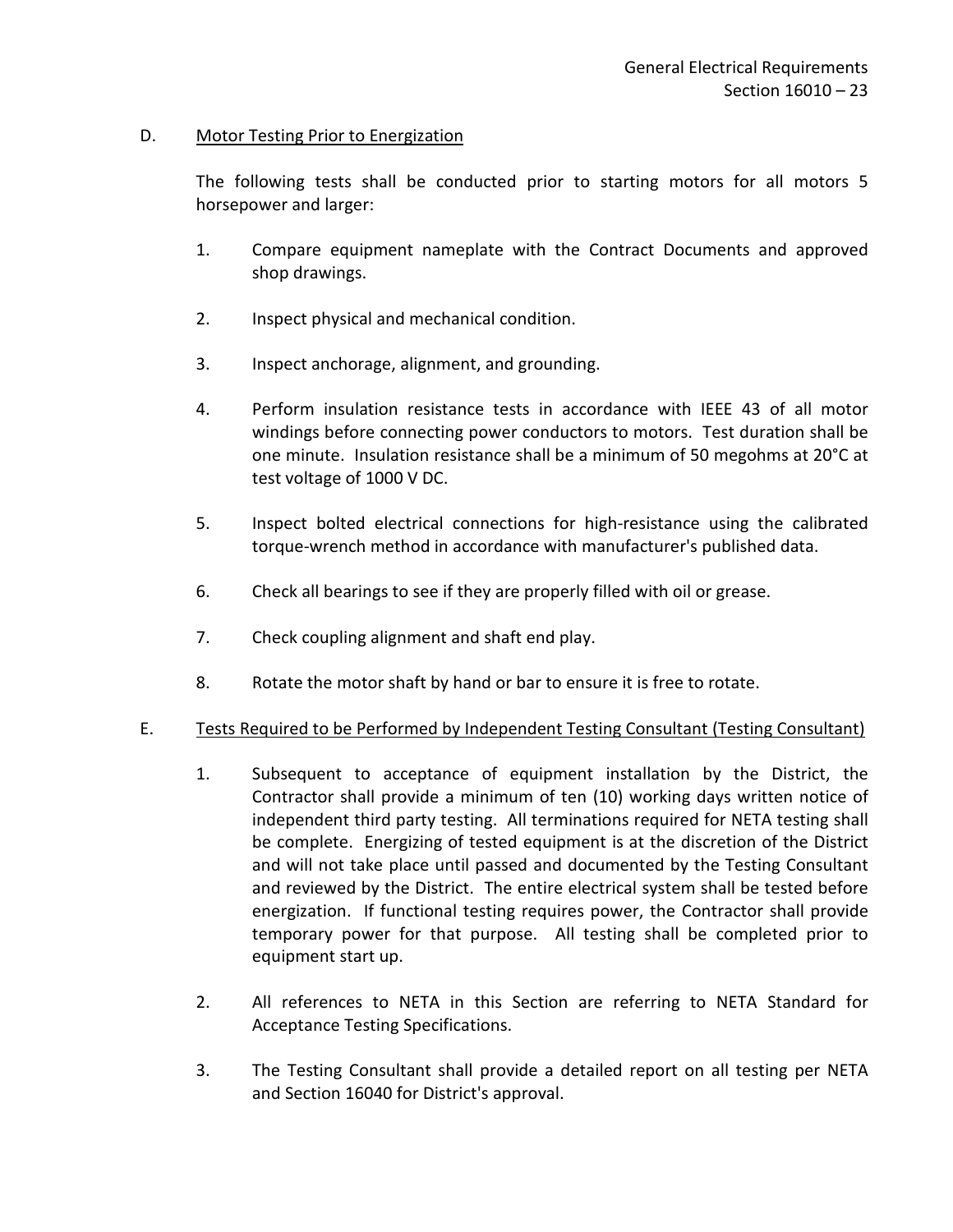- 4. In addition to and in conjunction with testing and protective device setting per Section 16040, the following tests shall be performed by the Testing Consultant and witnessed by the Contractor and District:
	- a. Switchboard and Switchgear Assemblies

Perform all inspections and tests, including all optional tests, listed in Section 7.1 of NETA on all Medium-Voltage Switchboards and Switchgear, and Low-Voltage Switchboards and Switchgear.

b. Transformers, Dry-Type, Air-Cooled

Perform all inspections and tests, including all optional tests, listed in applicable Section 7.2.1.1 or 7.2.1.2 of NETA on all dry type transformers.

c. Transformers, Liquid-Filled

Perform all inspections and tests, including all optional tests listed in Section 7.2.2 of NETA on all liquid-filled transformers.

d. Conductors and Cables, Low-Voltage and Medium-Voltage

Perform all inspections and tests, including all optional tests, listed in Sections 7.3.2 and 7.3.3 of NETA on all low-voltage (600 V maximum) and medium-voltage conductors and cables.

e. Circuit Breakers, Insulated-Case/Molded-Case

Perform all inspections and tests (not including optional tests), listed in Section 7.6.1.1 of NETA on all insulated-case/molded-case circuit breakers 100 A frame and higher.

f. Circuit Breakers, Vacuum, Medium-Voltage

Perform all inspections and tests, including all optional tests, listed in section 7.6.3 of NETA on all medium-voltage circuit breakers.

g. Protective Relays, Electromechanical and Solid-State

Perform all inspections and tests, including all optional tests, listed in Section 7.9.1 of NETA on all electromechanical and solid-state protective relays.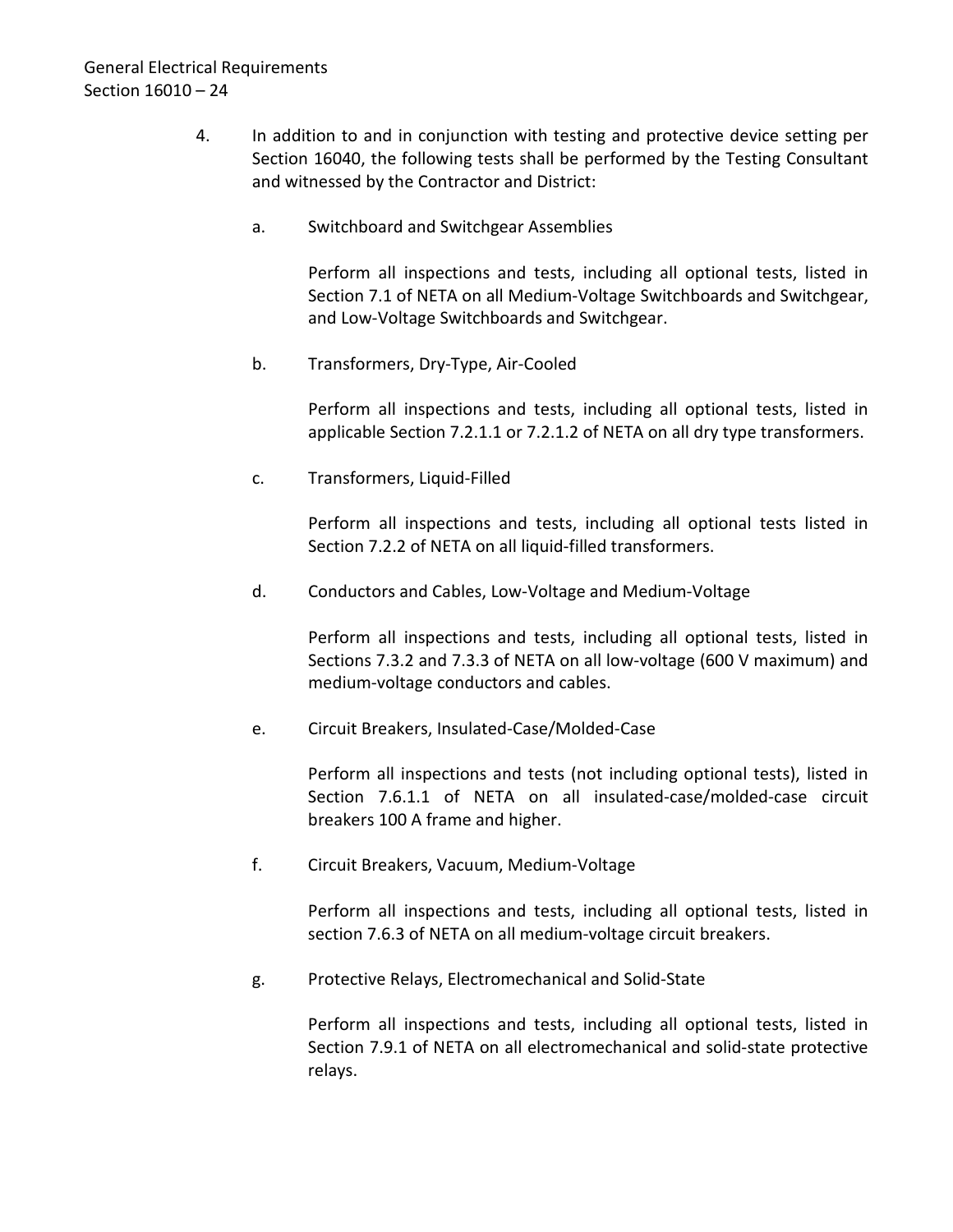#### h. Protective Relays, Microprocessor-Based

Perform all inspections and tests listed in Section 7.9.2 of NETA on all microprocessor-based protective relays.

i. Metering Devices, Microprocessor-Based

Perform all inspections and tests listed in Section 7.11 of NETA on all metering devices including power monitors.

j. Grounding Systems

Perform all inspections and tests listed in Section 7.13 of NETA on all grounding systems.

k. Ground-Fault Protection Systems, Low-Voltage

Perform all inspections and tests listed in Section 7.14 of NETA on all ground fault protection systems.

l. Rotating Machinery, AC Induction Motors and Generators

Perform all inspections and tests, including all optional tests, listed in Section 7.15.1 of NETA on all low-voltage AC motors and generators 20 HP and larger.

m. Motor Control, Motor Starters, Low-Voltage

Perform all inspections and tests, including all optional tests, listed in Section 7.16.1.1 of NETA on all motor starters. For item 7.16.1.1.6 "Perform operational tests by initiating control devices," the starter control devices (selector switches, pushbuttons, relays, pilot lights, etc.) and motor control wiring shall be tested by simulating field device controls or signals at starter terminal blocks to simulate actual control functionality. Control functionality shall also be checked during field operation testing as described herein, and in accordance with other Sections of the Detailed Provisions.

n. Motor Control, Motor Control Centers, Low-Voltage

Perform all inspections and tests, including all optional tests, listed in Section 7.16.2.1 of NETA on all MCCs.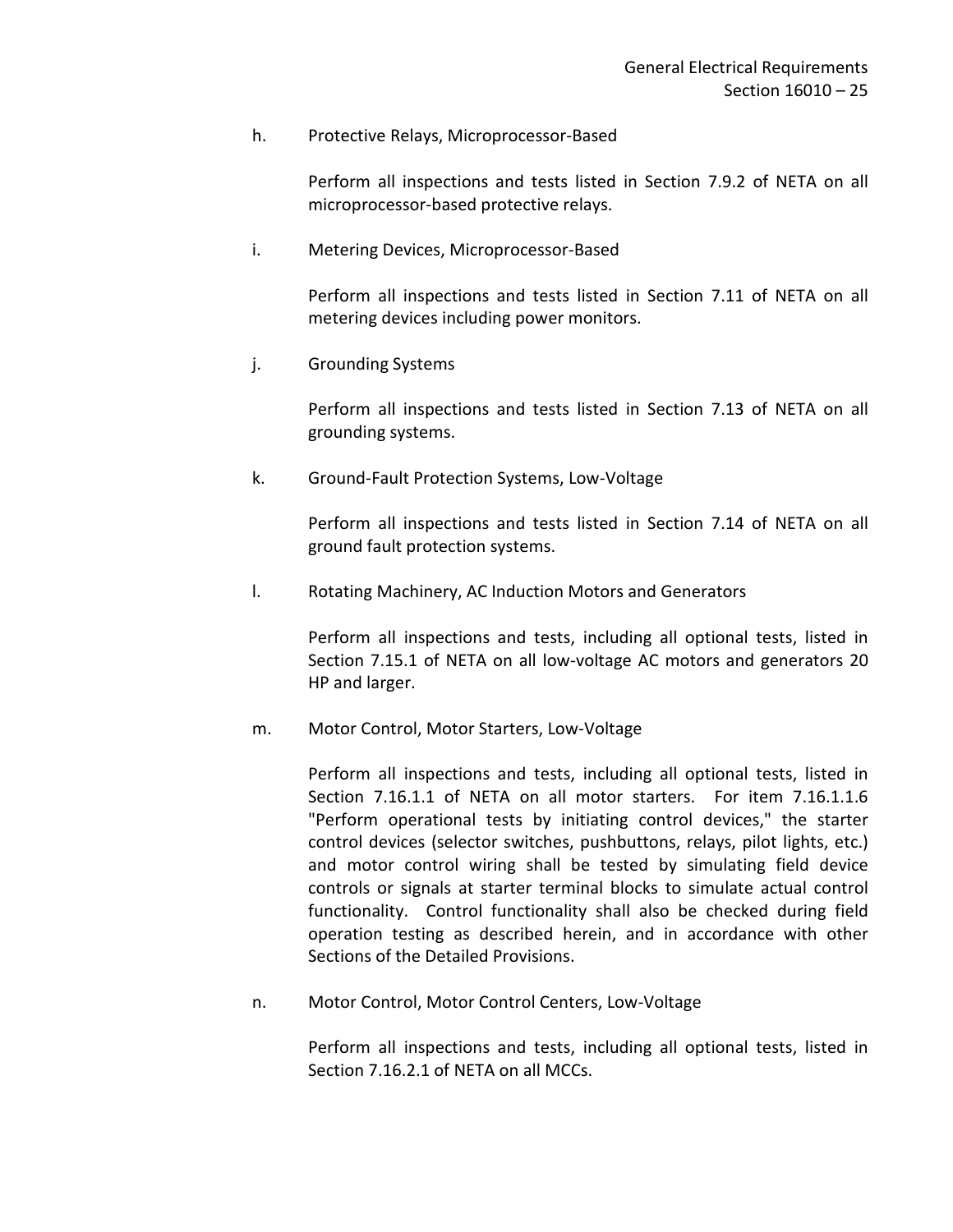## o. Variable Frequency Drives

Perform all inspections and tests, including all optional tests, listed in Section 7.17 of NETA on all Variable Frequency Drives, except for Section 7.17.2.7 which shall be performed by the manufacturer. For item 7.17.2.8 "Perform operational tests by initiating control devices, the VFD control devices (selector switches, pushbuttons, relays, pilot lights, etc.) and motor control wiring shall be tested by simulating field device controls or signals at starter terminal blocks to simulate actual control functionality." Control functionality shall also be checked during field operation testing as described herein, and in accordance with other Sections of the Detailed Provisions.

p. Emergency Systems, Automatic and Manual Transfer Switches

Perform all inspections and tests listed in Section 7.22.3 of NETA on all Automatic and Manual Transfer Switches, and Manual Bypass Switches.

q. Setting and Testing of Adjustable/Programmable Protective Devices

The Testing Consultant shall set/program and test the adjustable/programmable protective devices in the field according to applicable NETA and manufacturer's requirements and per Section 16040. Contractor shall provide all software and hardware required to set or program devices. The protective devices shall be tested for operation after completion of device setting and programming.

5. In conjunction with the NETA inspections and tests specified above, each bolted connection shall receive Dykem Orange Torque-Seal, or equal, following verification of proper bolt-torque level.

# F. Operational Demonstration Testing

Contractor shall demonstrate that the performance of installed electrical materials and equipment complies with requirements specified in Division 16. Operate equipment through entire no-load to full-load range for not less than 4 hours unless a longer period is specified elsewhere. Immediately correct defects and malfunctions with approved methods and materials in each case, and repeat the demonstration. Operational demonstration testing shall conform to the approved demonstration testing plan.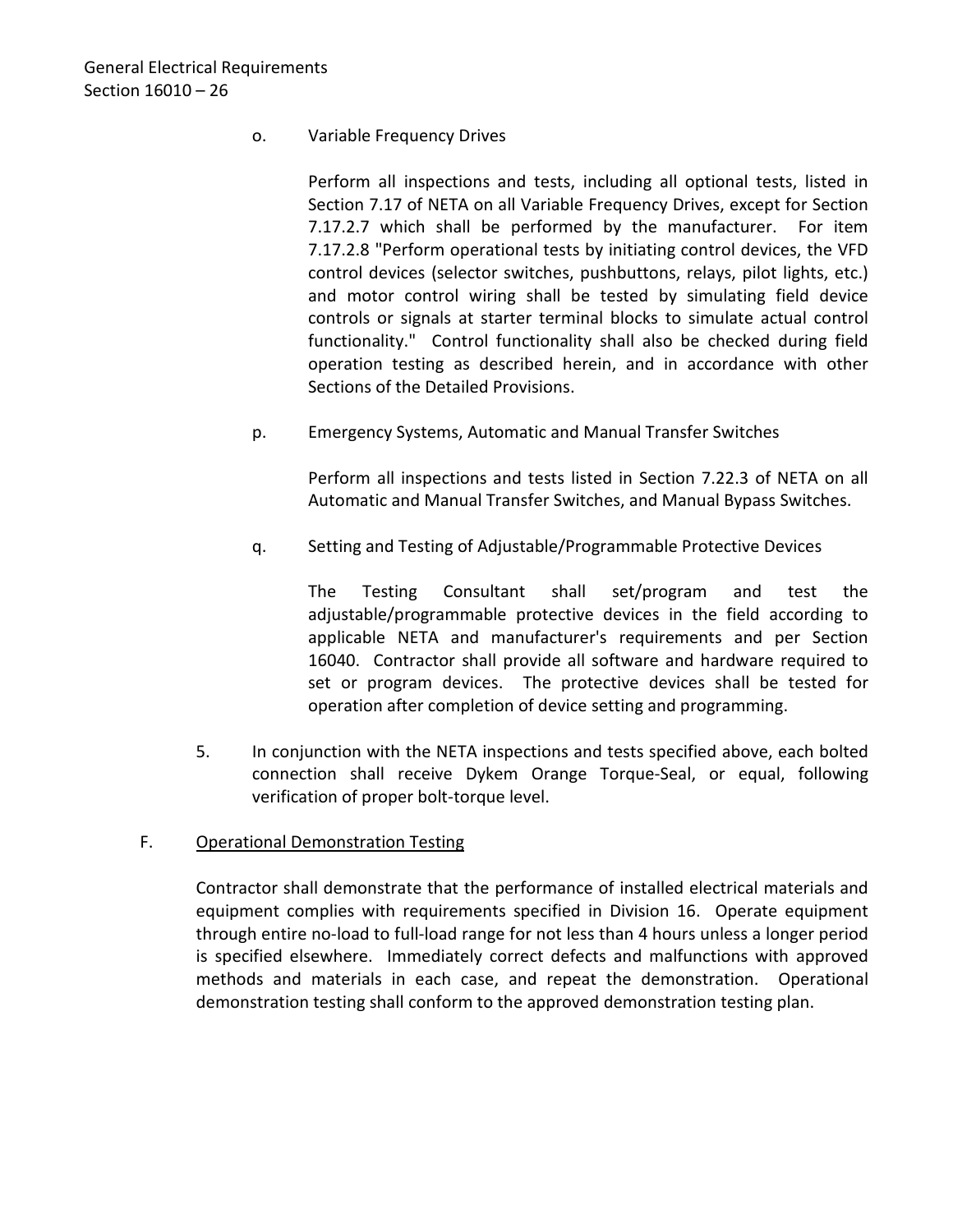## G. System Validation Testing

Unless specified otherwise, test all electrical systems for not less than 7 days (168 hours), with no interruptions except for normal maintenance. System validation testing shall conform to the approved test plan. Coordinate testing with equipment validation testing required under Divisions 11 and 16, and under the Special Conditions.

1. Testing Materials and Equipment

Contractor shall furnish all labor, equipment, and materials for required tests, including all instruments, recorders, gauges, chemicals, power, etc.

2. Testing Methods

Contractor shall perform field tests on equipment as specified in the Special Conditions and/or Specification Sections for the specific equipment. Unless specified otherwise, operate systems continuously (24 hours per day) under constant supervision of trained operators and/or field service engineers. Cause variable speed equipment to cycle through the applicable speed range at a steady rate of change. Induce simulated alarm and distressed operating conditions, and test controls and protective devices for correct operation in adjusting system functions or causing system shutdown. Perform other system validation tests as may be required under other Sections of Division 11 and 16, and under the Special Conditions.

3. Defects

Contractor shall immediately correct all defects and malfunctions disclosed by tests. Contractor shall use new parts and materials as required to perform corrective work, as approved by the District. The specified total test period shall be extended by the interruption time for corrective work.

4. Test Records

Contractor shall continuously record all function and operation parameters during the entire test period. Contractor shall submit complete, well organized, and clearly labeled test data to the District for review and approval.

### **END OF SECTION 16010**